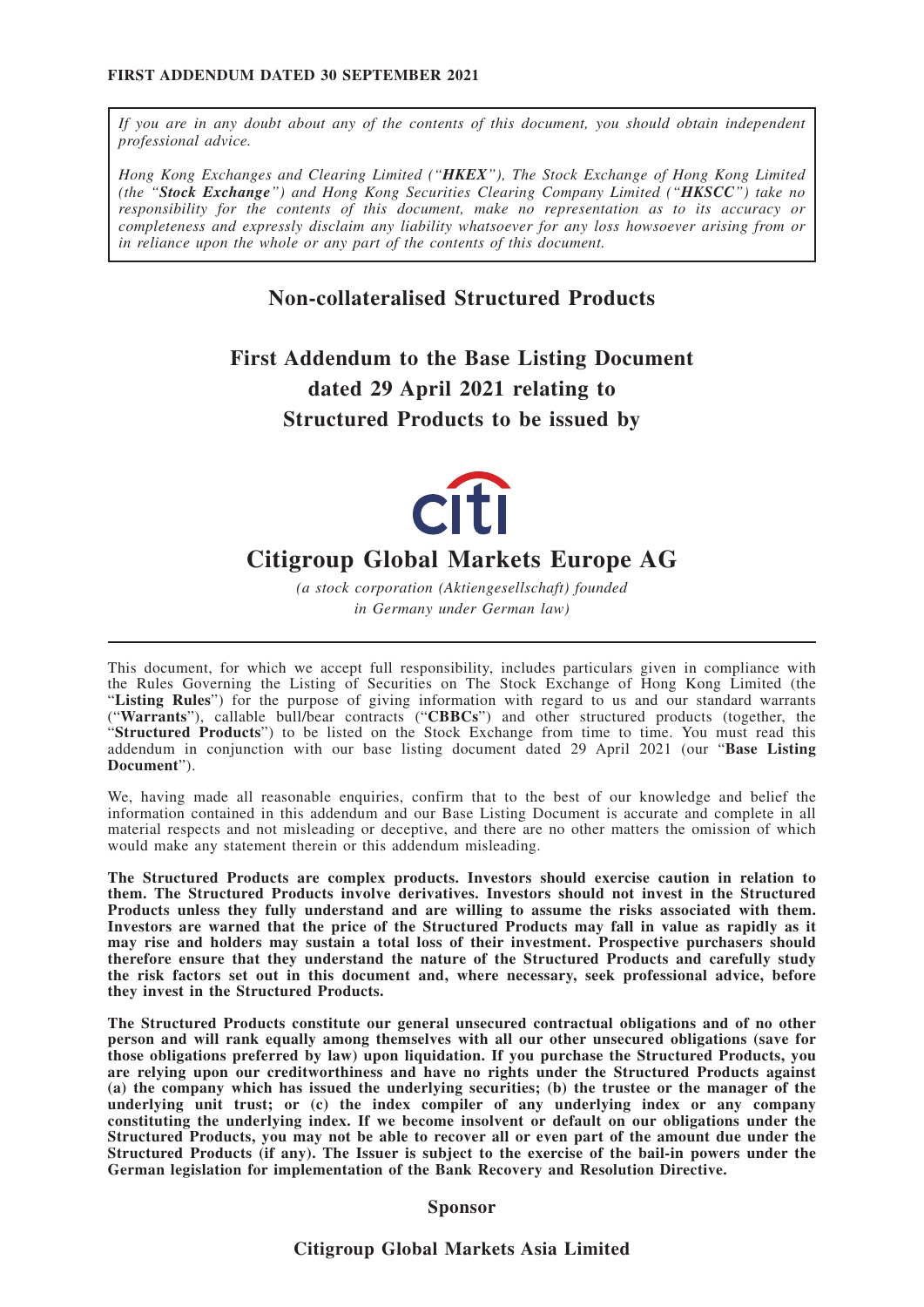# **IMPORTANT INFORMATION**

#### **What is this addendum about?**

This addendum is a supplement to our Base Listing Document.

You should read this addendum together with our Base Listing Document (including any other addendum to our Base Listing Document to be issued by us from time to time) and the relevant launch announcement and supplemental listing document (including any addendum to such launch announcement and supplemental listing document to be issued by us from time to time) (together, the "**Listing Documents**") before investing in any Structured Product.

#### **Where can you inspect the relevant documents?**

Copies of each of the Listing Documents and other documents set out in the section headed "Where can you inspect the relevant documents?" in our Base Listing Document may be inspected during usual business hours on any weekday (Saturdays, Sundays and public holidays excepted) at the office of the Sponsor, which is presently at 50th Floor, Champion Tower, Three Garden Road, Central, Hong Kong.

各上市文件連同於基本上市文件「閣下可在何處查閱有關文件?」一節所載的其他文件,可於任何週日(星期六、星 期日及公眾假期除外) 的一般辦公時間內,在保薦人的辦事處(地址為香港中環花園道3 號冠君大廈50 樓) 查閱。

## **Are we subject to any litigation?**

Save as disclosed in our Base Listing Document and this addendum, we and our subsidiaries have no litigation or claims of material importance pending or threatened against us or them.

## **Has our financial position changed since last financial year-end?**

Save as disclosed in Appendices 5 and 6 to our Base Listing Document and this addendum, there has been no material adverse change in our financial or trading position since 31 December 2020.

## **What are our credit ratings?**

Our credit ratings as of the day immediately preceding the date of this addendum are:

| Rating Agency                   | Rating (outlook) |
|---------------------------------|------------------|
| Moody's Investors Service, Inc. | A1 (Stable)      |
| S&P Global Ratings              | $A+$ (Stable)    |

## **How can you get further information about us?**

You may visit www.citifirst.com.hk to obtain further information about us and our Structured Products.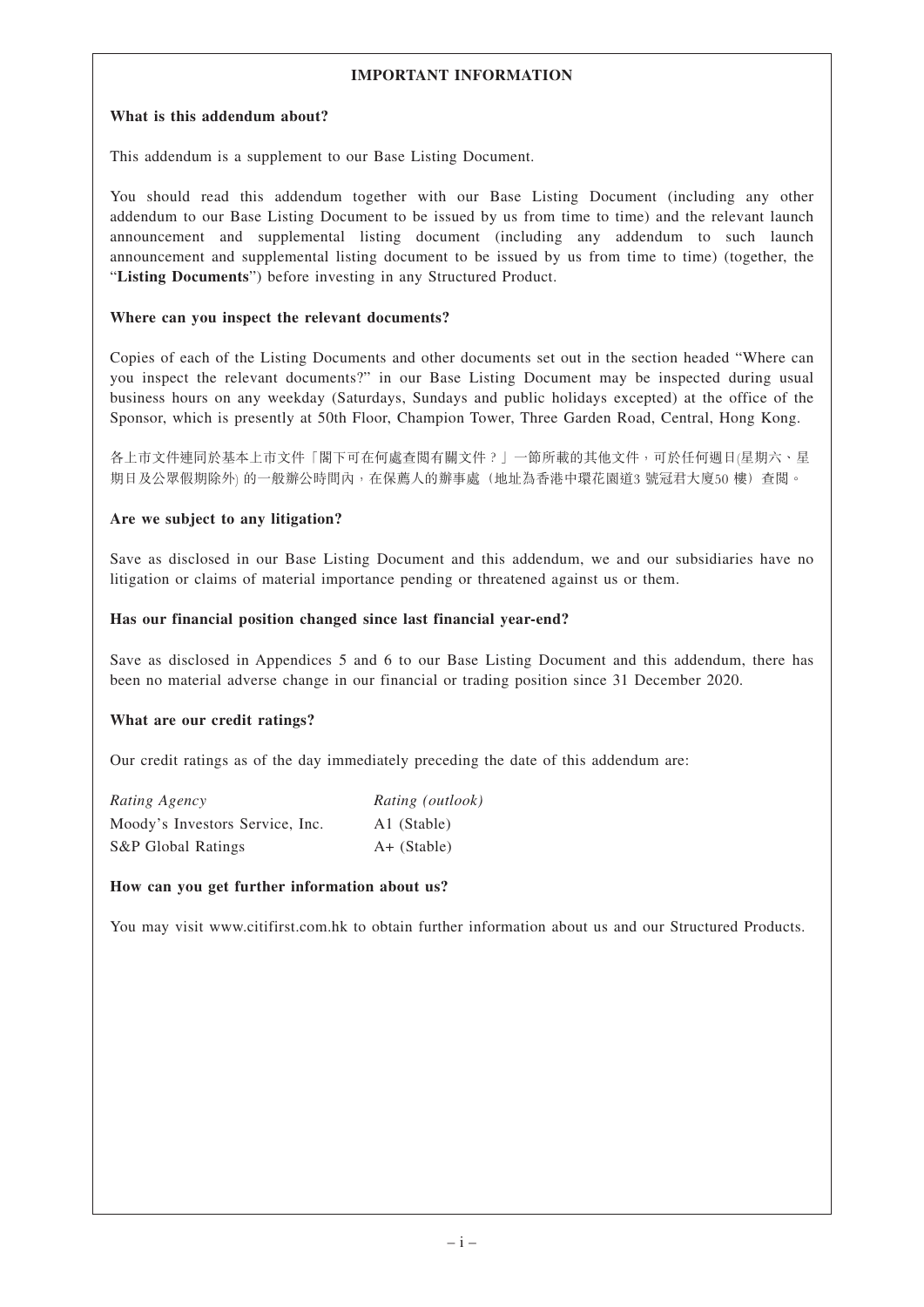# Page

| <b>OUR FINANCIAL STATEMENTS FOR THE SIX MONTHS</b> |  |
|----------------------------------------------------|--|
|                                                    |  |
|                                                    |  |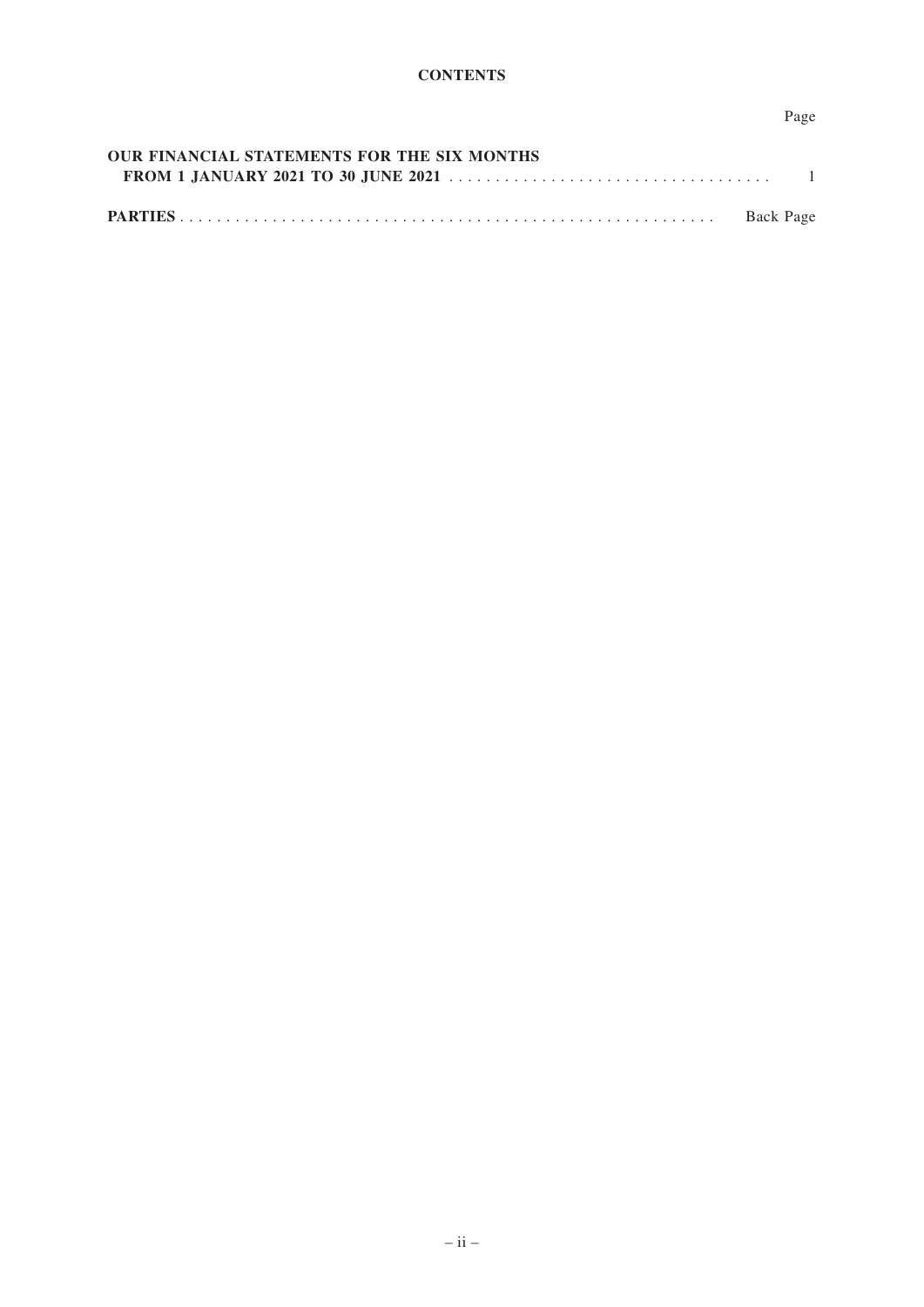#### **OUR FINANCIAL STATEMENTS FOR THE SIX MONTHS FROM 1 JANUARY 2021 TO 30 JUNE 2021**

Our financial statements for the six months from 1 January 2021 to 30 June 2021 are set out in this section. References to page numbers on the following pages are to the page numbers of such document.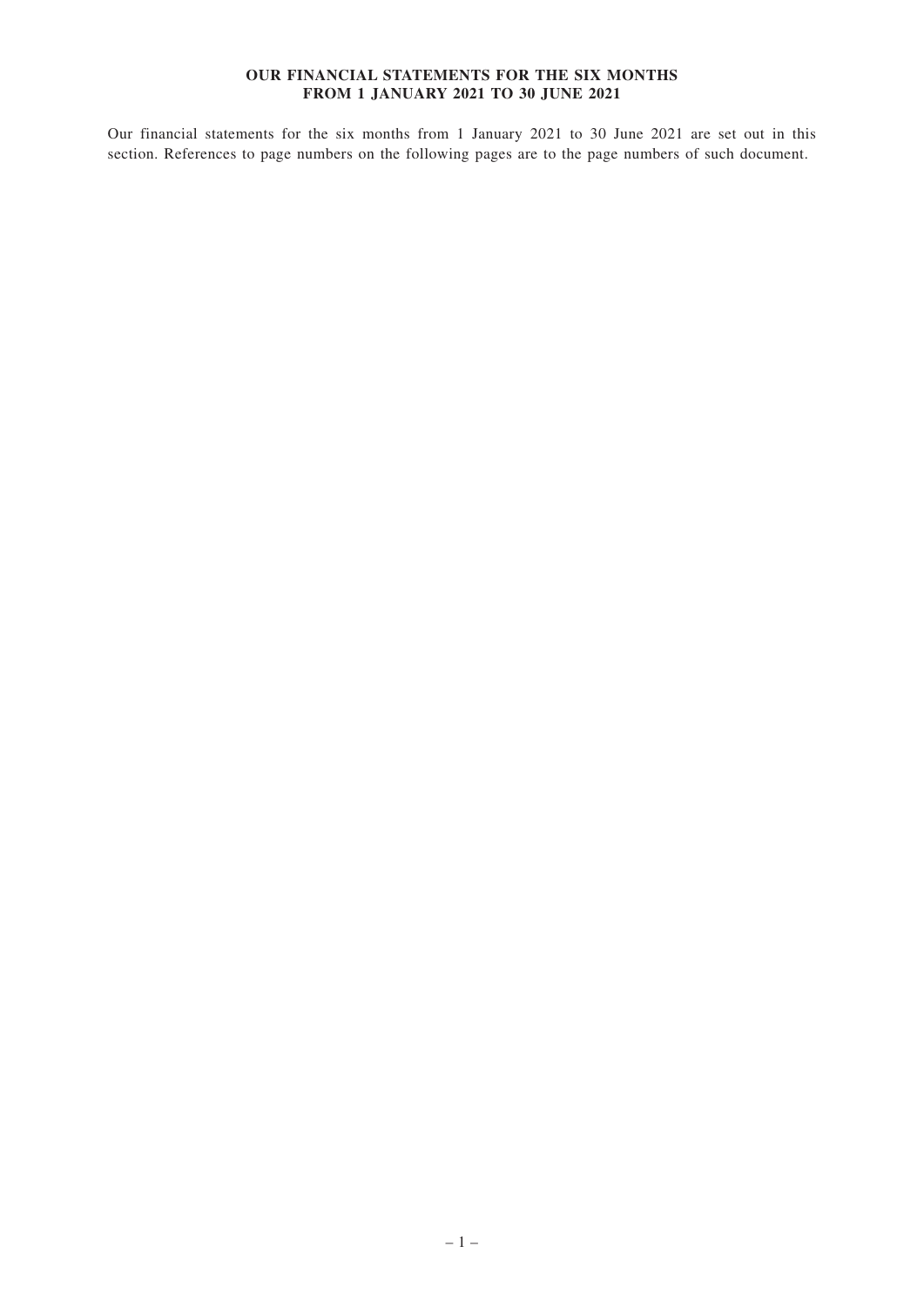# Interim Balance Sheet as of June 30, 2021 Citigroup Global Markets Europe AG, Frankfurt am Main

| Assets                                                                           |                                                |          |            |                  |                   |                 |
|----------------------------------------------------------------------------------|------------------------------------------------|----------|------------|------------------|-------------------|-----------------|
|                                                                                  |                                                |          | <b>EUR</b> | <b>EUR</b>       | <b>EUR</b>        | 12/31/2020 kEUR |
| 1. Cash reserve                                                                  |                                                |          |            |                  |                   |                 |
| a) Cash on hand<br>b) Credit balances held at central banks                      |                                                |          |            |                  |                   |                 |
| of which: at the Deutsche Bundesbank (German Central Bank)                       |                                                |          |            |                  |                   |                 |
| <b>EUR</b>                                                                       | -.- (12/31/2020 kEUR                           | $-1$     |            |                  |                   |                 |
| c) Credit balances held at post giro offices                                     |                                                |          |            |                  |                   |                 |
| 2. Receivables from banks                                                        |                                                |          |            |                  |                   |                 |
| a) Due upon demand                                                               |                                                |          |            | 1,465,277,284.82 |                   | 1,679,128       |
| b) Other receivables                                                             |                                                |          |            | در د             | 1,465,277,284.82  |                 |
| 3. Receivables from clients                                                      |                                                |          |            |                  | 38,782,197,877.72 | 13,783,745      |
| of which: secured through in rem security                                        |                                                |          |            |                  |                   |                 |
| interests (Grundpfandrechte)<br>EUR                                              | ---- (12/31/2020 kEUR<br>---- (12/31/2020 kEUR |          |            |                  |                   |                 |
| Municipal loans<br><b>EUR</b>                                                    |                                                |          |            |                  |                   |                 |
| 4. Debt securities and other fixed-income securities                             |                                                |          |            |                  |                   |                 |
| a) Money market paper                                                            |                                                |          |            |                  |                   |                 |
| aa) issued by government entities                                                |                                                |          |            |                  |                   |                 |
| ab) issued by other entities                                                     |                                                |          |            |                  |                   |                 |
| b) Bonds and debt securities<br>ba) issued by government entities                |                                                |          | $\sim$     |                  |                   |                 |
| of which: qualifying as collateral for the Deutsche                              |                                                |          |            |                  |                   |                 |
| Bundesbank<br><b>EUR</b>                                                         | -.- (12/31/2020 kEUR                           | $-$ )    |            |                  |                   |                 |
| bb) issued by oher entities                                                      |                                                |          |            |                  |                   |                 |
| of which: qualifying as collateral for the Deutsche                              |                                                |          |            |                  |                   |                 |
| Bundesbank                                                                       |                                                |          |            |                  |                   |                 |
| Own debt securities<br>C)                                                        |                                                |          |            |                  |                   |                 |
| --- (12/31/2020 kEUR<br>Face value<br><b>EUR</b>                                 |                                                | $-$ )    |            |                  |                   |                 |
| 5. Stocks and other variable-yield securities                                    |                                                |          |            |                  |                   |                 |
| 5a Trading portfolio                                                             |                                                |          |            |                  | 42,370,338,447.15 | 46,751,212      |
|                                                                                  |                                                |          |            |                  |                   |                 |
| 6. Equity investments                                                            |                                                |          |            |                  | 1,135,714.07      | 1,136           |
| -.-- (12/31/2020 kEUR<br>of which: held in banks<br>EUR                          |                                                | $-$ )    |            |                  |                   |                 |
| held in financial service                                                        |                                                |          |            |                  |                   |                 |
| EUR<br>institutions                                                              | -.-- (12/31/2020 kEUR                          | $-$ )    |            |                  |                   |                 |
| 7. Trust assets                                                                  |                                                |          |            |                  |                   |                 |
| of which: trust loans<br>323,178,685.06 (12/31/2020 kEUR<br><b>EUR</b>           |                                                | 315,617) |            |                  | 323,178,685.06    | 315,617         |
| 8. Intangible assets                                                             |                                                |          |            |                  |                   |                 |
| a) Internally-generated industrial property rights and similar rights and assets |                                                |          |            |                  |                   |                 |
| b) Paid-for concessions, industrial property rights and similar                  |                                                |          |            |                  |                   |                 |
| rights and assets as well as licenses to such rights and assets                  |                                                |          |            | 58,519.63        |                   | 77              |
| Goodwill<br>c)                                                                   |                                                |          |            | 69,766,667.00    |                   | 74,317          |
| d) Prepayments                                                                   |                                                |          |            | $\sim$           | 69,825,186.63     |                 |
| 9. Tangible assets                                                               |                                                |          |            |                  | 5,571,077.09      | 2,538           |
| 10. Other assets                                                                 |                                                |          |            |                  | 8,112,148,566.26  | 7,689,123       |
| 11. Prepaid and deferred items                                                   |                                                |          |            |                  | 9,181,905.42      | 1,126           |
| 12. Excess of plan assets over post-employment benefit liability                 |                                                |          |            |                  | 10,586.00         |                 |
|                                                                                  |                                                |          |            |                  |                   |                 |
| <b>Total Assets</b>                                                              |                                                |          |            |                  | 91,138,865,330.22 | 70,298,019      |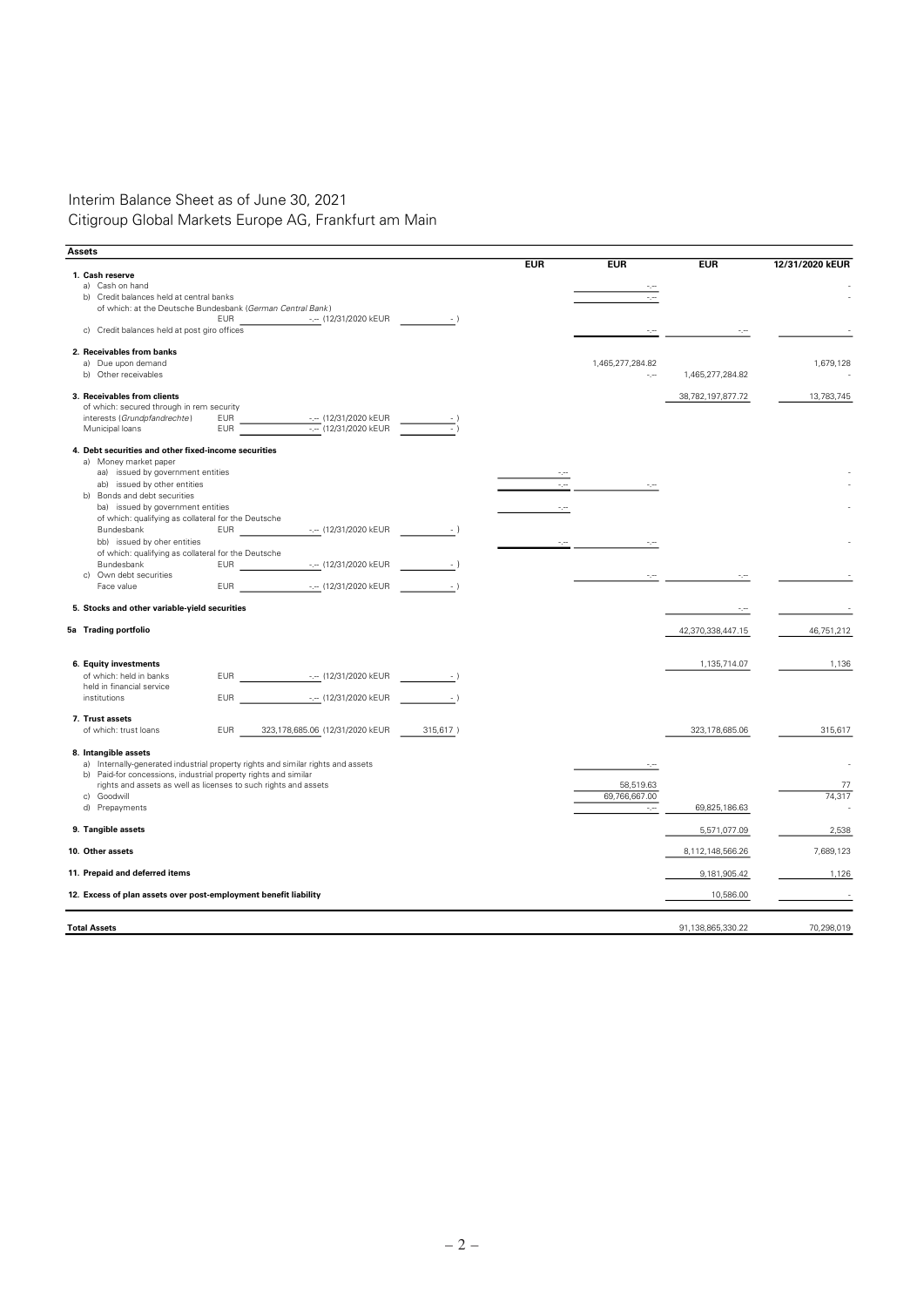|                                                                                                                               |                            |                                | Liabilities and equity capital |                  |
|-------------------------------------------------------------------------------------------------------------------------------|----------------------------|--------------------------------|--------------------------------|------------------|
|                                                                                                                               | <b>FUR</b>                 | <b>EUR</b>                     | <b>EUR</b>                     | 12/31/2020 kEUR  |
| 1. Liabilities owed to<br>banks<br>Payable on demand<br>a)<br>b) With an agreed term                                          |                            | 926,894,177.02                 |                                | 235,866          |
| or notice period                                                                                                              |                            |                                | 926,894,177.02                 |                  |
| 2. Liabilities owed to clients<br>a) Savings deposits<br>aa) with an agreed notice period                                     |                            |                                |                                |                  |
| of three months<br>ab) with an agreed notice period<br>of more than three months                                              | -,--                       | $\sim$                         |                                |                  |
| Other liabilities<br>b)<br>ba) payable on demand                                                                              | 35,026,494,844.14          |                                |                                | 11,482,090       |
| bb) with an agreed term<br>or notice period                                                                                   | 1,193,437,638.19           | 36,219,932,482.33              | 36,219,932,482.33              | 1,146,438        |
| 3. Securitized liabilities<br>a) Issued debt securities                                                                       |                            | $\sim$                         |                                |                  |
| b) Other securitized liabilities<br>of which:                                                                                 |                            | -.-                            |                                |                  |
| <b>EUR</b><br>-.- (12/31/2020 kEUR<br>Money market paper<br>$-$ )<br>Own acceptances and promisory                            |                            |                                |                                |                  |
| notes outstanding (Solawechsel)<br><b>EUR</b><br>-.- (12/31/2020 kEUR<br>$-$ )<br>Miscellaneous securitized liabilities<br>c) | $\sigma_{\rm eff}$         | $\sigma_{\rm e}$               | $\sim$ $\sim$                  |                  |
| 3a Trading portfolio                                                                                                          |                            |                                | 42, 173, 130, 335.87           | 46,503,037       |
| 4. Trust liabilities                                                                                                          |                            |                                | 323,178,685.06                 | 315,617          |
| 5. Other liabilities                                                                                                          |                            |                                | 8,061,405,211.79               | 8,619,262        |
| 6. Deferred income                                                                                                            |                            |                                | $-$                            |                  |
| 7. Accrued liabilities<br>a) Pensions and similar<br>obligations<br>b) Tax reserves                                           |                            | 29,255,584.95<br>29,516,524.48 |                                | 21,001<br>22,130 |
| Other accrued liabilities<br>c)                                                                                               |                            | 107,253,532.39                 | 166,025,641.82                 | 102,737          |
| 8. Funds for general bank risks<br>as defined in § 340e (4) HGB<br><b>EUR</b><br>28,333,610.23 (12/31/2020 kEUR<br>28,334)    |                            |                                | 28,333,610.23                  | 28,334           |
| 9. Equity capital<br>a) Subscribed capital                                                                                    |                            |                                |                                |                  |
| aa) registered share capital<br>ab) silent partner capital                                                                    | 242,393,054.05<br>         | 242,393,054.05                 |                                | 242,393          |
| b) Capital reserves                                                                                                           | 2,919,340,204.41           | 2,919,340,204.41               |                                | 1,501,320        |
| c) Earnings reserves<br>ca) legal reserve<br>cb) reserves for treasury shares                                                 | 33,027,197.15<br>$\sim$    |                                |                                | 33,027           |
| cc) reserves required by articles of association<br>cd) other earnings reserves                                               | $\ddotsc$<br>44,766,609.17 | 77,793,806.32                  |                                | 27,917           |
| d) Unappropriated earnings/loss (balance sheet profit/loss)                                                                   |                            | 438,121.32                     | 3,239,965,186.10               | 16,850           |
|                                                                                                                               |                            |                                |                                |                  |
| <b>Total liabilities and equity capital</b>                                                                                   |                            |                                | 91,138,865,330.22              | 70,298,019       |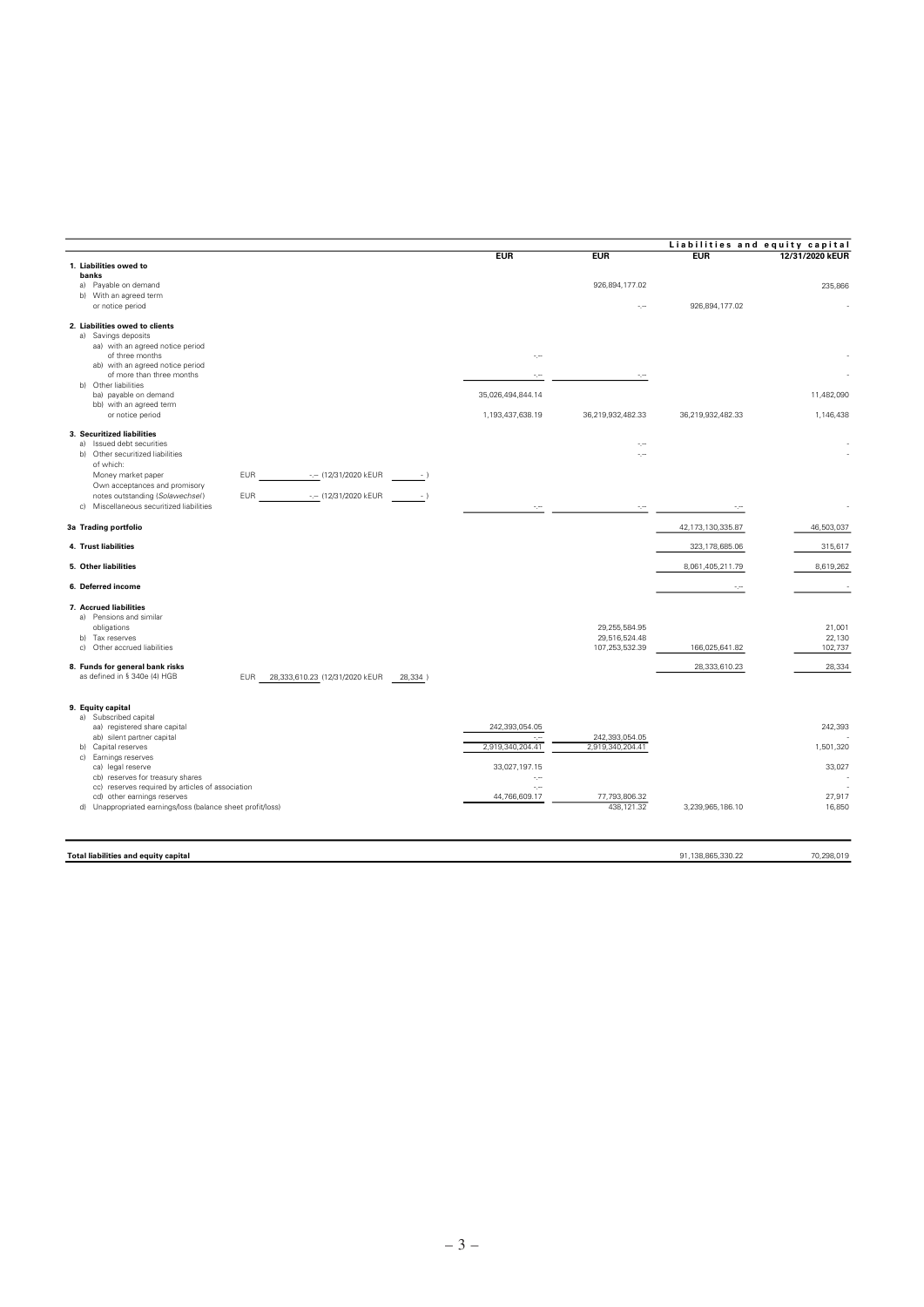#### Income Statement

for the period of January 1, 2021 through June 30, 2021 Citigroup Global Markets Europe AG, Frankfurt am Main

|                                                                                                                                                                               | <b>EUR</b>    | EUR            | <b>EUR</b>                   | 01/01/2020 - 06/30/2020<br>kEUR |
|-------------------------------------------------------------------------------------------------------------------------------------------------------------------------------|---------------|----------------|------------------------------|---------------------------------|
| 1. Interest income from                                                                                                                                                       |               |                |                              |                                 |
| a) Loans and money market transactions                                                                                                                                        | 46,516,218.82 |                |                              | 4,726                           |
| 2. Negative interest income from<br>a) Loans and money market transactions                                                                                                    | 27,132,086.48 | 19,384,132.34  |                              | 6,385                           |
| 3. Interest expenses                                                                                                                                                          | 54,288,968.53 |                |                              | 18,750                          |
| 4. Positive interest from loans and money market transactions                                                                                                                 | 17,690,233.56 | -36,598,734.97 | -17,214,602.63               | 4                               |
| 5. Current income from<br>a) Shares and other variable yield                                                                                                                  |               |                |                              |                                 |
| securities<br>b) Equity investments                                                                                                                                           |               | 385,085.39     |                              |                                 |
| c) Interest in affiliated enterprises                                                                                                                                         |               |                | 385,085.39                   |                                 |
| 6. Commission income                                                                                                                                                          |               | 221,981,834.51 |                              | 124,268                         |
| 7. Commission expenses                                                                                                                                                        |               | 63,878,017.34  | 158, 103, 817. 17            | 25,584                          |
| 8. Net income from financial trading operations<br>Included therein are deposits into funds for general bank risks per § 340e (4) HGB EUR -.- (01/01/2020-06/30/2020 EUR -.-) |               |                | 28,609,201.54                | 12,433                          |
| 9. Other operating income                                                                                                                                                     |               |                | 51,846,942.07                | 26,050                          |
| 10. General administrative expenses                                                                                                                                           |               |                |                              |                                 |
| a) Personnel expenses<br>aa) wages and salaries                                                                                                                               | 99,639,681.83 |                |                              | 81,328                          |
| ab) social security contributions,<br>pension and welfare expenses                                                                                                            | 7,205,756.27  | 106,845,438.10 |                              | 5,581                           |
| of which: for<br>pensions                                                                                                                                                     |               |                |                              |                                 |
| (01/01/2020-06/30/2020 kEUR 3,001)<br><b>EUR</b><br>3,681,068.79<br>b) Other administrative expenses                                                                          |               | 91,756,658.21  | 198,602,096.31               | 61,137                          |
| 11. Depreciation, amortization and write-downs of<br>tangible and intangible assets                                                                                           |               |                | 4,991,247.88                 | 5,046                           |
| 12. Other operating expenses                                                                                                                                                  |               |                | 13,144,992.96                | 14,914                          |
| 13. Write-downs of, provisions for, receivables                                                                                                                               |               |                |                              |                                 |
| and certain securities and additions to<br>loan reserves                                                                                                                      |               |                |                              |                                 |
| 14. Income from reversal of write-downs of<br>receivables and certain securities, and income<br>from reversal of loan receivables                                             |               |                |                              |                                 |
| 15. Write-downs on equity investments, interests<br>in affiliated enterprises and<br>long-term securities                                                                     |               |                |                              |                                 |
| 16. Results from ordinary operations                                                                                                                                          |               |                | 4,992,106.39                 | 1.51,244                        |
| 17. Extraordinary income                                                                                                                                                      |               |                |                              |                                 |
| 18. Extraordinary expenses                                                                                                                                                    |               |                | -, --                        |                                 |
| 19. Extraordinary result                                                                                                                                                      |               |                | $\sigma_{\rm c} \rightarrow$ | 0                               |
|                                                                                                                                                                               |               |                |                              |                                 |
| 20. Taxes on income and earnings<br>21. Other taxes, to the extent not included                                                                                               |               | 4,553,985.07   |                              | 55                              |
| in item 12                                                                                                                                                                    |               |                | 4,553,985.07                 |                                 |
| 22. Income from loss transfers                                                                                                                                                |               |                |                              |                                 |
| 23. Profits transferred pursuant to<br>a profit pooling, profit transfer or partial<br>profit transfer agreement                                                              |               |                | ÷., ÷                        | $\mathbb O$                     |
| 24. Annual net profit/Annual net loss                                                                                                                                         |               |                | 438,121.32                   | /. 51,299                       |
| 25. Profit carried forward/Loss carried forward                                                                                                                               |               |                |                              |                                 |
| from the prior year                                                                                                                                                           |               |                |                              |                                 |
|                                                                                                                                                                               |               | $\cdot$ /.     | $\epsilon_{\rm c} =$         | $\sigma_{\rm c}$ or             |
| 26. Transfers from capital reserves                                                                                                                                           |               |                | سي د                         |                                 |
| 27. Transfer from earnings reserves<br>a) from legal reserve<br>b) from reserve for treasury shares                                                                           |               |                |                              |                                 |
| c) from reserves required by the bank's articles of association<br>d) from other earning reserves                                                                             |               |                |                              |                                 |
| 28. Transfers from profit participation rights capital (Genussrechtskapital)                                                                                                  |               |                | $\sim$                       |                                 |
|                                                                                                                                                                               |               |                | $\sigma_{\rm e}$ and         |                                 |
| 29. Transfers to earnings reserves<br>a) to legal reserve                                                                                                                     |               |                |                              |                                 |
| b) to reserve for treasury shares<br>c) to reserves required by the bank's articles of association                                                                            |               |                |                              |                                 |
| d) to other earning reserves                                                                                                                                                  |               |                | $\sim$                       |                                 |
| 30. Replenishment of profit participation rights capital                                                                                                                      |               |                |                              |                                 |
| 31. Unappropriated profit (balance sheet profit)                                                                                                                              |               |                | 438,121.32                   | . / 0.51,299                    |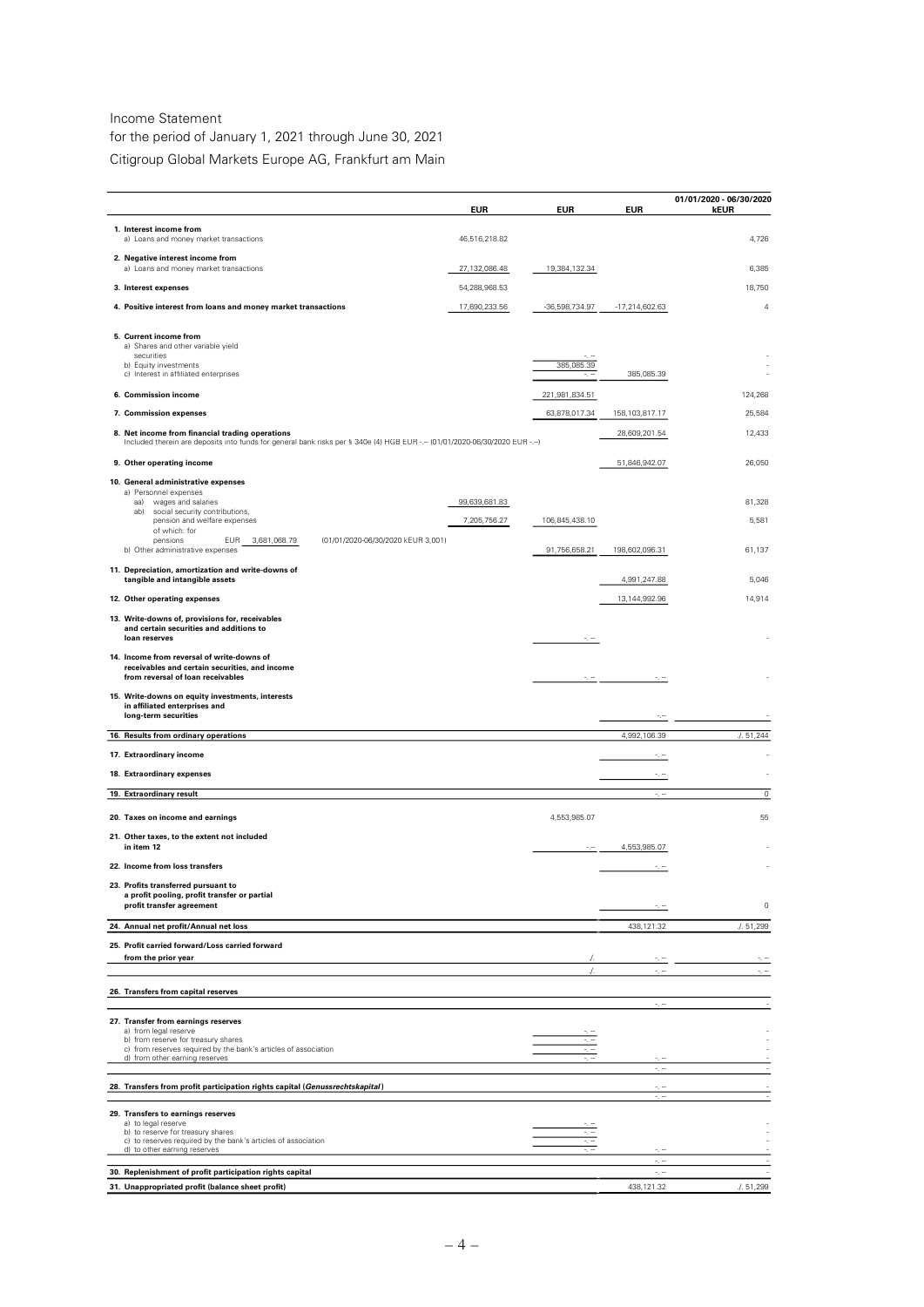# **Cash Flow Statement**

|                                                                                                                          | $01/01/21 - 06/30/21$<br>kEUR | $01/01/20 - 06/30/20$<br>kEUR |
|--------------------------------------------------------------------------------------------------------------------------|-------------------------------|-------------------------------|
| <b>Annual Net Profit/Loss</b>                                                                                            | 438                           | $-51,299$                     |
| Cash positions included in the annual net income and reconciliation with cash flow from current<br>operating activities: |                               |                               |
| Amortization/depreciation, value adjustments and reversals on receivables, tangible and financial<br>assets              | 4,603                         | 11,202                        |
| Changes in accruals                                                                                                      | 15,889                        | 2,436                         |
| Change in other non-cash expenses/income                                                                                 |                               |                               |
| Gain/loss from the sale of financial and tangible assets                                                                 |                               | 9                             |
| Other adjustments (in net terms)                                                                                         | 11,188                        | 18,441                        |
| Subtotal:                                                                                                                | 32,118                        | $-19,211$                     |
| Change in assets and liabilities from current operating activities:                                                      |                               |                               |
| Receivables:                                                                                                             |                               |                               |
| - from banks                                                                                                             | 213,851                       | $-558,660$                    |
| - from clients                                                                                                           | $-25,006,014$                 | $-6,520,088$                  |
| Trading portfolio assets                                                                                                 | 4,380,874                     | $-1,889,459$                  |
| Other assets from current operating activities                                                                           | $-431,092$                    | $-160,603$                    |
| Liabilities:                                                                                                             |                               |                               |
| - owed to banks                                                                                                          | 691,028                       | 601,116                       |
| - owed to clients                                                                                                        | 23,598,966                    | 5,669,679                     |
| Securitized liabilities                                                                                                  |                               |                               |
| Trading portfolio liabilities                                                                                            | $-4,329,907$                  | 1,774,080                     |
| Other liabilities from current operating activities                                                                      | $-557,731$                    | 850,806                       |
|                                                                                                                          |                               | 6,749                         |
| Interest and dividend payments received<br>Interest paid                                                                 | 74,787<br>$-81,421$           | $-25,135$                     |
|                                                                                                                          | $-4,554$                      | -55                           |
| Income tax payments<br>Cash flow from current operating activities                                                       | $-1,419,095$                  | -270,781                      |
| Payments received from the outflow of                                                                                    |                               |                               |
| - Financial assets                                                                                                       | 4,531                         | 404                           |
| - Tangible assets                                                                                                        |                               |                               |
| Payments made for investments in                                                                                         |                               |                               |
| - Financial assets                                                                                                       |                               |                               |
| - Tangible assets                                                                                                        | $-3,456$                      | $-261$                        |
| Payments received from the sale of consolidated companies and other business units                                       |                               |                               |
| Payments made for the purchase of consolidated companies and other business units                                        |                               |                               |
| Change in cash resources based on investing activities (in net terms)                                                    |                               |                               |
| Cash flow from investing activities                                                                                      | 1,075                         | 143                           |
| Payments received from contributions to equity capital                                                                   | 1,418,020                     | 270,638                       |
| Payments made to company owners:                                                                                         |                               |                               |
| - Dividend payments                                                                                                      |                               |                               |
| - Other outgoing payments                                                                                                |                               |                               |
| Change in cash resources other capital (in net terms)                                                                    |                               |                               |
| Cash flow from financing activities                                                                                      | 1,418,020                     | 270,638                       |
| Cash and cash equivalents at the end of previous period                                                                  | $\bf{0}$                      | $\bf{0}$                      |
| Cash flow from current operating activities                                                                              | $-1,419,095$                  | $-270,781$                    |
| Cash flow from investing activities                                                                                      | 1,075                         | 143                           |
| Cash flow from financing activities                                                                                      | 1,418,020                     | 270,638                       |
| Cash and cash equivalents at the end of the period                                                                       | $\boldsymbol{0}$              | $\bf{0}$                      |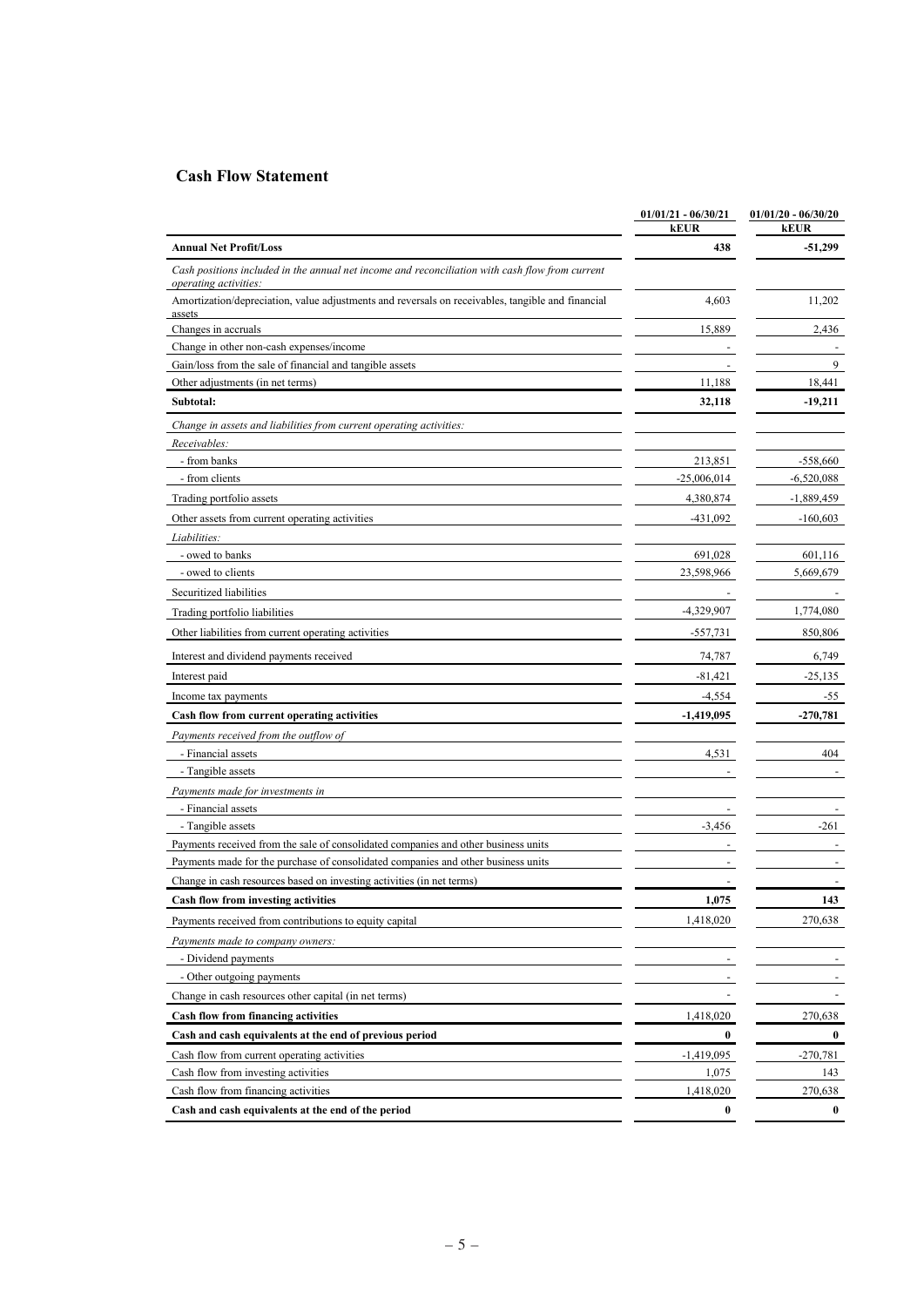# **Citigroup Global Markets Europe AG, Frankfurt am Main**

 $$ 

## **1. General Notice about Key Legal and Business Changes in the First Half of 2021**

Citigroup Global Markets Europe AG (CGME), with its registered offices in Frankfurt am Main, is entered in the Commercial Register of the District Court of Frankfurt am Main under registration number HRB 88301.

In February 2021 and pursuant to § 272 (2) no. 4 of the German Commercial Code (HGB), the sole shareholder of CGME, Citigroup Global Markets Limited, London/United Kingdom ("CGML"), paid in additional equity capital in the amount of USD 700 million (equaling roughly EUR 576.8 million).

In April 2021 and pursuant to § 272 (2) no. 4 HGB, the sole shareholder of CGME, CGML, London/ United Kingdom, injected more equity capital, this time in the amount of USD 500 million (equaling roughly EUR 420.4 million).

In June 2021 and pursuant to § 272 (2) no. 4 HGB, the sole shareholder of CGME, CGML, once again made a payment into equity capital, this time in the amount of USD 503 million (equaling roughly EUR 420.8 million).

## **2. Bases of the Accounting**

The obligation set forth in § 115 of the German Securities Trading Act (WpHG) to prepare a half-year financial report no longer applies to Citigroup Global Markets Europe AG, Frankfurt am Main, because none of securities issued by CGME were admitted to trading on the regulated market in the reporting period.

 $^1$  In accordance with § 115 (5) WpHG, a review pursuant to § 317 HGB (in other words, a so-called "*prüferische Durchsicht*") of the interim financial report as of June 30, 2021 was not performed.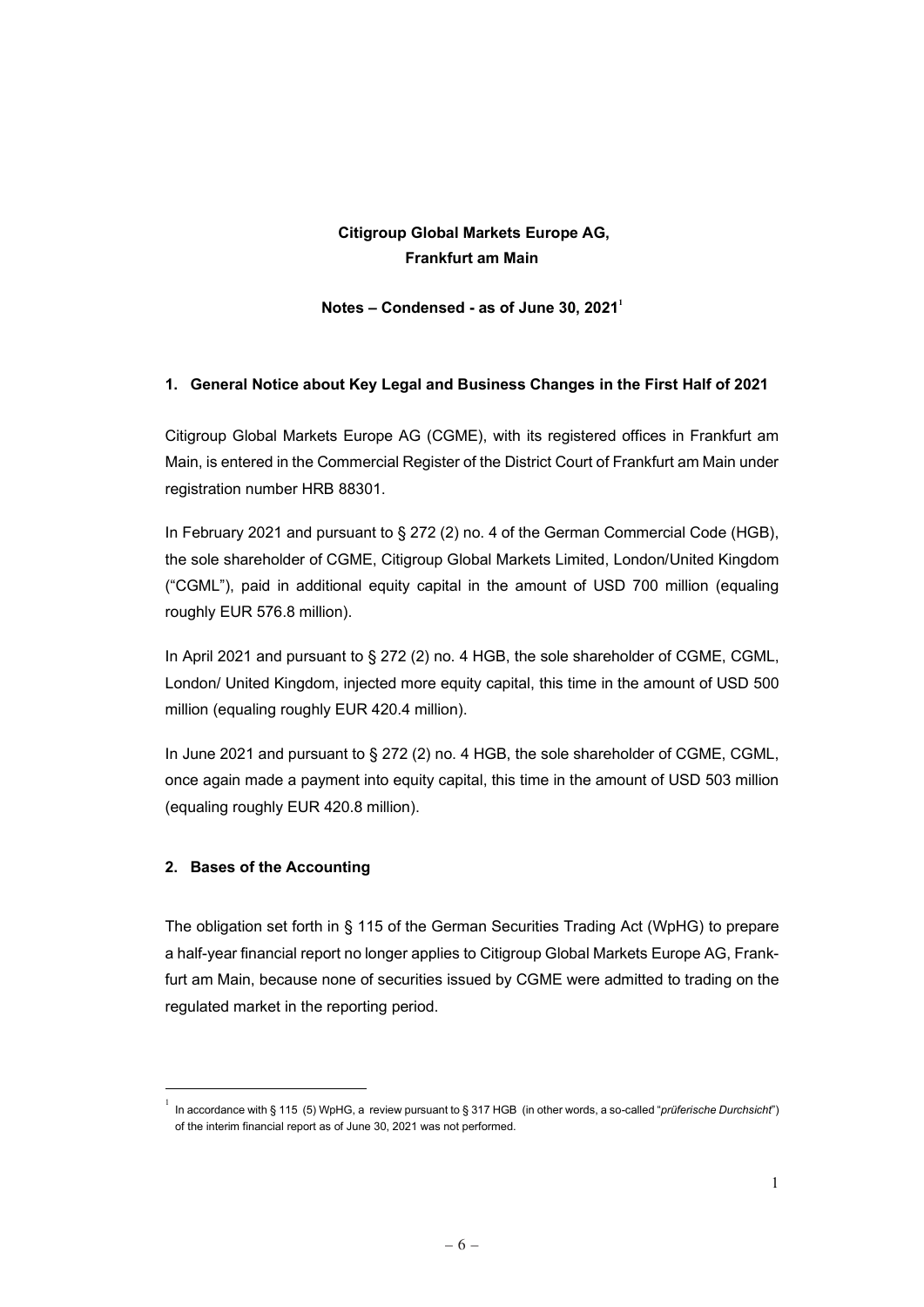The interim reporting by CGME as of June 30, 2021 is being carried out on the basis of the prospectus-related obligations prescribed under Regulation (EU) 2017/1129 of the European Parliament and the Council of 14 June 2017 on the prospectus to be published when securities are offered to the public or admitted to trading on a regulated market, and repealing Directive 2003/71/ EC (EU Prospectus Regulation) and was prepared in accordance with the provisions under the German Stock Corporation Act (AktG) and the German Commercial Code (HGB) as well as the supplemental provisions of the Accounting Regulation for Banks and Financial Services Institutions (RechKredV).

In accordance with the prospectus requirements under the EU Prospectus Regulation, the interim report includes a balance sheet as well as an income statement based on the Form 1 or Form 3 under § 2 (1) RechKredV as well as some selected information that is set forth in the condensed notes and a condensed cash flow statement.

The interim report was prepared in accordance with § 244 HGB in the German language and presented in euro. Unless otherwise indicated in individual sections, the figures shown are in million euros (EUR million) in an effort to provide better clarity. Due to rounding, certain numbers in the report may do not add up exactly to the sums indicated.

In accordance with § 115 (3) of the WpHG and based on DRS 16, a decision was made not to supplement the interim report as of June 30, 2021 with a condensed statement of equity capital and an interim management report.

Based on the provisions § 115 (3) sentence 2 WpHG as well as DRS 16.15 in combination with §§ 265 (2) and 340a (1) HGB, the numerical information for the comparative period in the balance sheet items refers to December 31, 2020. With regard to the items on the income statement and the condensed cash flow statement of the interim report as of June 30, 2021, DRS 16.15 b) provides that the comparative figures to be used are the financial statement items of the relevant time period of the fiscal year immediately preceding the interim report per June 30, 2021.

There is no obligation to prepare a consolidated half-year financial report pursuant to § 115 (3) WpHG in combination with § 290 (5) HGB because the only relevant subsidiaries are those that under § 296 (2) HGB do not need to be included in the consolidated financial statements. With regard to that point, reference is also made to the fact that the application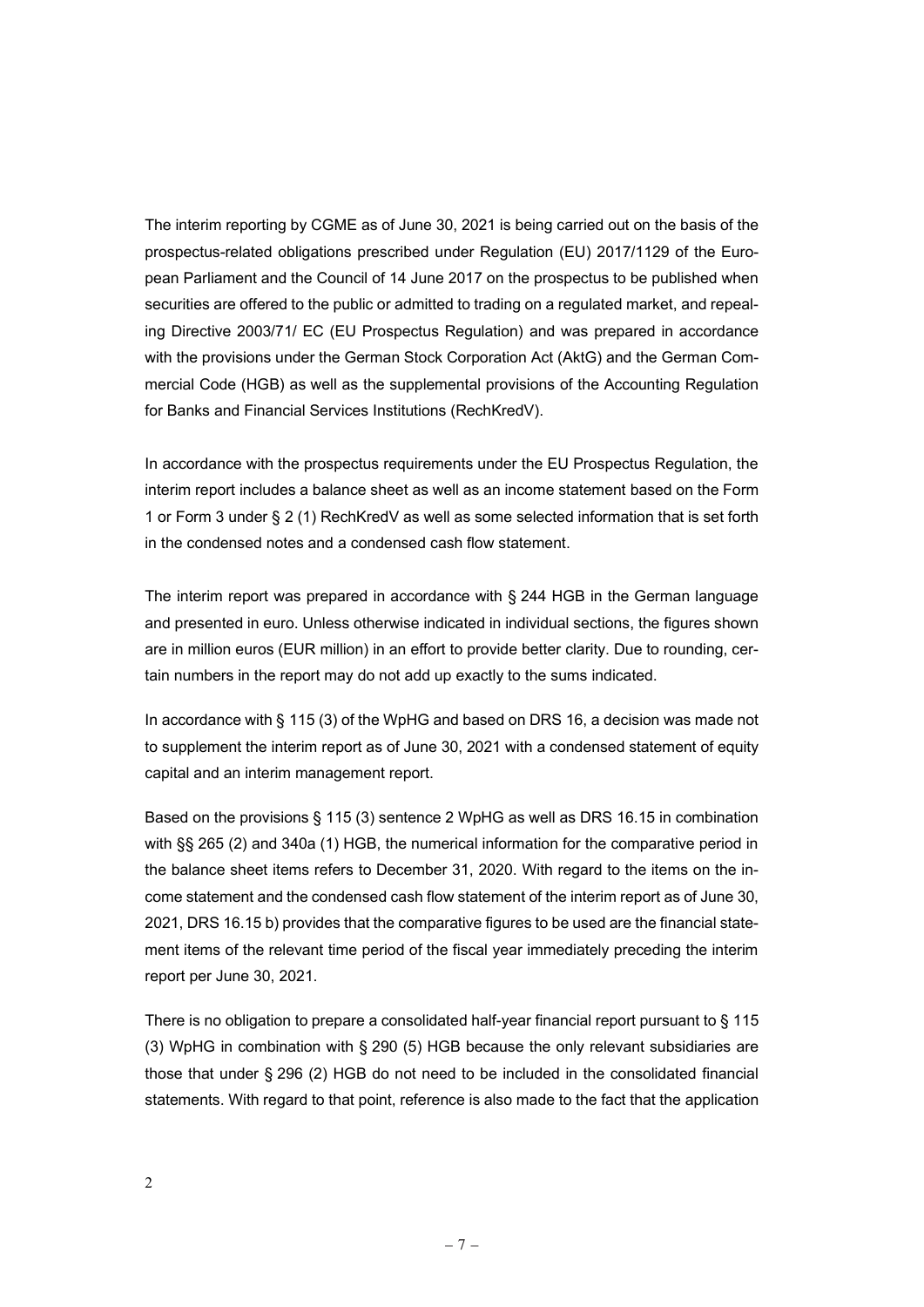of German Accounting Standard (*Deutsche Rechnungslegungs Standard* or DRS) No. 16 relating to interim report (referred to as DRS 16) is not required. This does not rule out the possibility that individual provisions under the Standard could be voluntarily applied in connection with the interim reporting, to the extent it would serve to provide better assured insight into the net assets, financial condition, and results of operation of CGME as of June 30, 2021.

#### **3. Accounting and Valuation Methods**

Unless discussed otherwise below or a supplemental explanation is considered necessary for a better understanding, the same accounting and valuation methods that were used in connection with preparing the half-year financial report as of June 30, 2020 and the annual financial statements as of December 31, 2020 were also used in preparing the interim report as of June 30, 2021.

The valuation (recognition) of **financial instruments in the trading portfolio** was done at fair value less a risk discount in accordance with sentence one of § 340e (3) sentence 1 HGB. The financial instruments are initially recognized at their cost of acquisition. In accordance with an official statement (RS BFA 2) of the Institute of Public Auditors in Germany (IDW), the follow-up valuation at fair value is based on the value at which competent parties, who are independent of one another but wish to contract, could exchange an asset, or pay a liability and is performed in accordance with the hierarchical order of valuation criteria set forth in § 255 (4) HGB. The value of financial instruments, which are traded on an active market, was determined using generally accepted valuation methods (above all, on the basis of option pricing models). In general, these methods are based on estimates of future cash flow, while taking into account any risk factors that may apply.

As of June 30, 2021, **a risk discount (value-at-risk)** totaling EUR 20.7 million was applied to the financial instruments in the trading portfolio. Compared to the valuation discount applied as of the end of fiscal year 2020 in the amount of EUR 7.4 million, this VAR has created an additional drag on earnings in the amount of EUR 13.3 million in the first half of 2021.

To calculate the value-at-risk, CGME uses an internal model developed by Citigroup (IMA), which has been run since the beginning of 2019 to satisfy the equity capital requirements for market risks. The German Federal Financial Supervisory Authority (BaFin) has issued a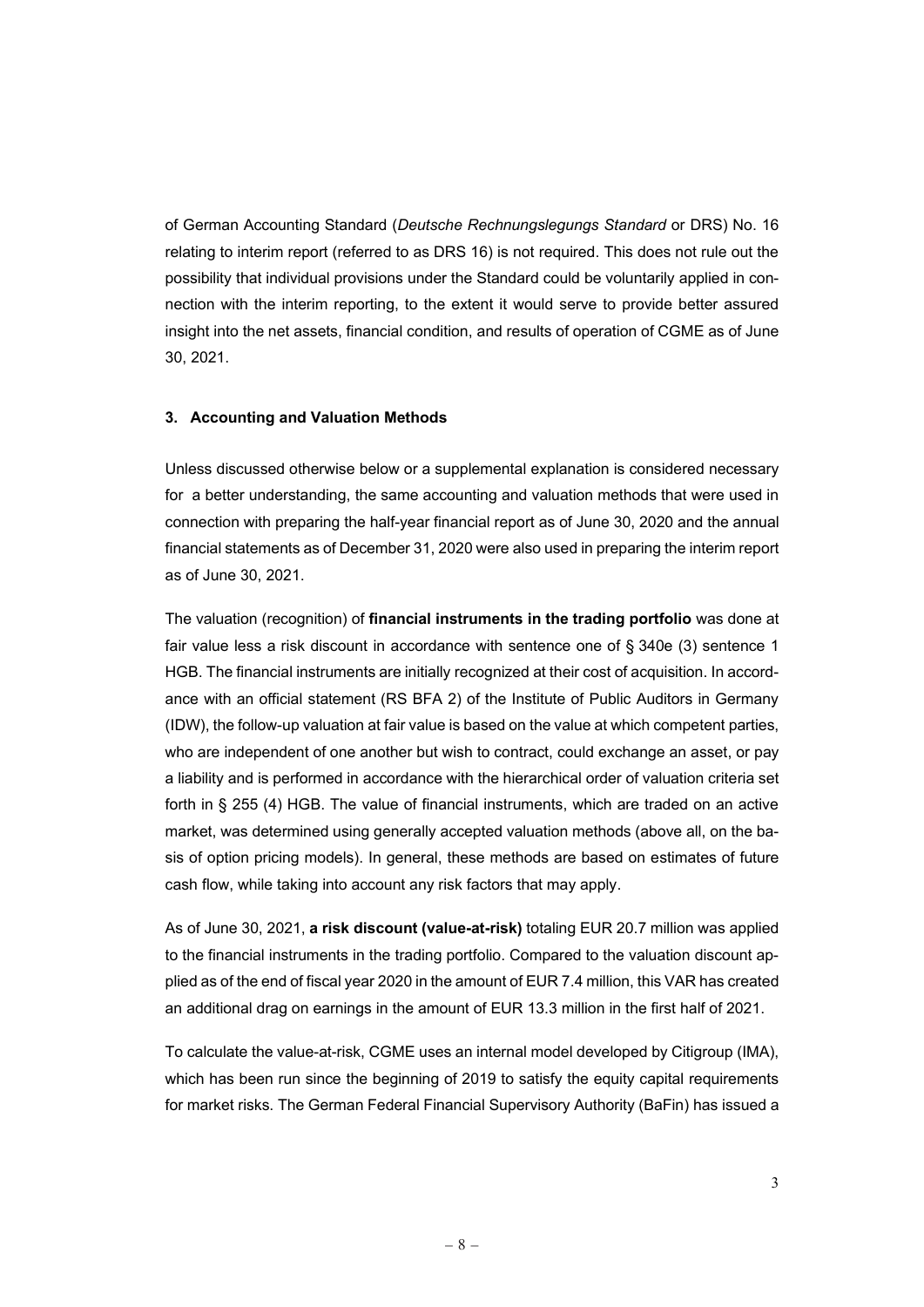temporary permission to apply the market risk model. Compared to the standard method previously applied, the IMA allows for a more detailed calibration of the risk sensitivities. Thus, the market price risks, which make up most of the portfolio at CGME, are covered more precisely. The primary catalyst behind the increase in this position are the components of the 10-day value-at-risk in the IMA based on a confidence level of 99%.

As a supplement to the value-at-risk and as of the balance sheet date, CGME applied to the trading book item, which are shown as "other price risks", a discount in the form of a "market value adjustment" totaling approx. EUR 3.1 million (December 31, 2020: approx. EUR 2.0 million), which was calculated using a mathematical process and factors in the model-based price risks for derivatives, as well as the potential loss risks on repurchases of CGME's own derivatives.

#### **4. Explanations regarding Selected Key Items in the Interim Report**

#### **a. Items on the balance sheet**

In comparison to the balance sheet date of the recently completed fiscal year, the item, **receivables from clients,** has increased by EUR 24,988.5 million to EUR 38,782.2 million as of June 30, 2021. Of that amount, roughly EUR 2,638.4 million relate to receivables connected with the broker/dealer business, which was taken up in the Bank's own name and for its own account and which CGME, *inter alia*, clears *via* the so-called "Housing" (06/30/2021: EUR 1,260.2 million; 12/31/2020: EUR 2,174.1 million) and "London" (06/30/2021: EUR 1,288.3 million; 12/31/2020: EUR 820.9 million). In addition, a total of EUR 18,259.5 million (12/31/2020: EUR 4,291.4 million) is attributable to other receivables from clients arising from the broker/dealer business with third parties, whereby a total of EUR 1,982.4 million (12/31/2020: EUR 2,816.1 million) were settled as back-to-back transactions with affiliated enterprises. The **liabilities owed to clients** increased accordingly from EUR 12,628.5 million to EUR 36,219.9 million as of June 30, 2021.

The balance sheet items also include receivables generated from executed securities repurchase transactions (reverse repos) totaling EUR 11,618.5 million (12/31/2020: EUR 4,513.1 million). Of this amount, approximately EUR 5,084.3 million involve reverse repo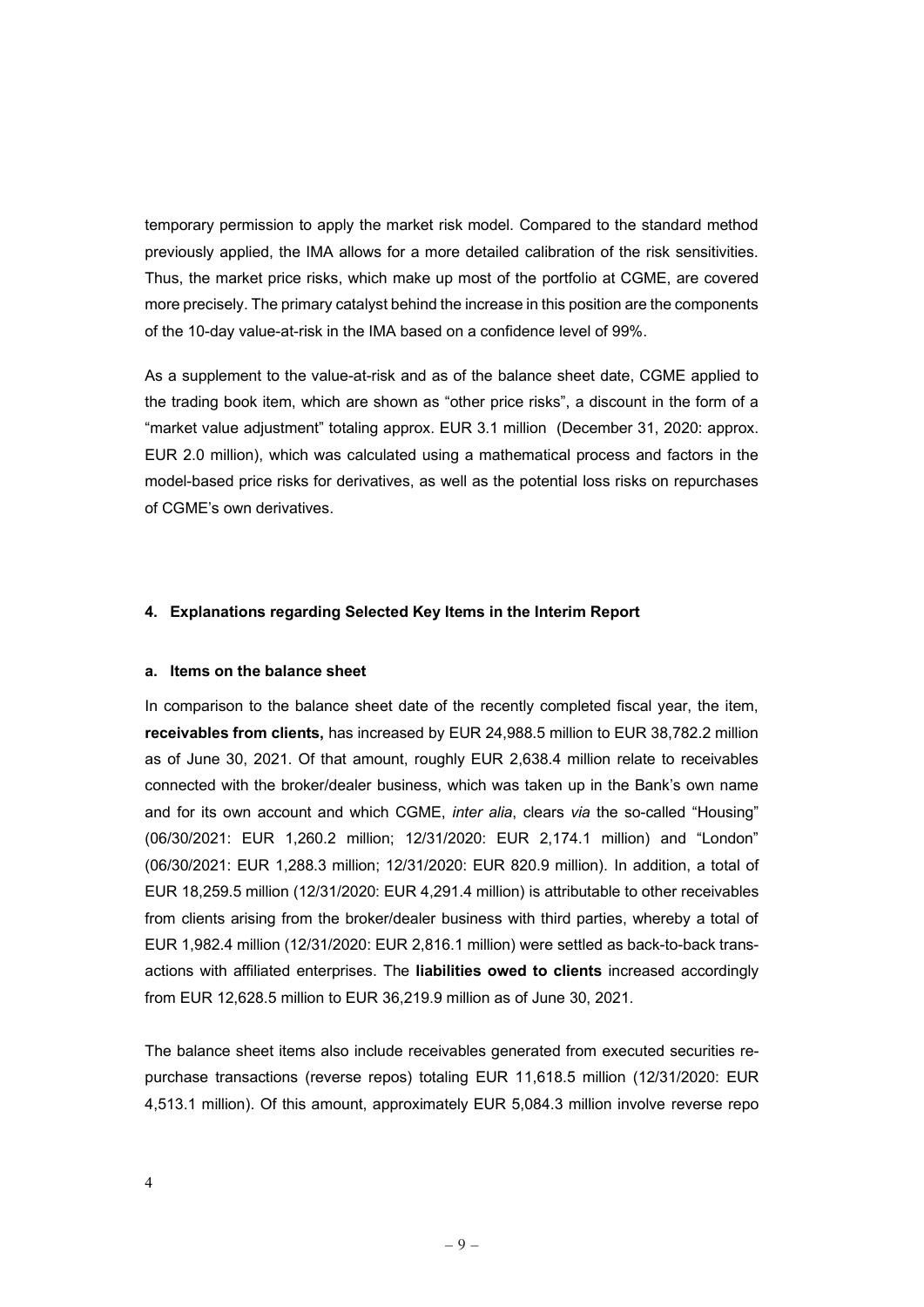transactions that were executed with third parties in connection with the "Matchbook Desk" as well as approximately EUR 6,534.2 million in reverse repo transactions that were executed with affiliated enterprises for liquidity management purposes. Receivables from clients have a **term to maturity** of up to three months.

|                                                       | <b>Trading Portfolio</b><br><b>Assets</b> |                                  | <b>Trading Portfolio</b><br>Liabilities |                                  |  |
|-------------------------------------------------------|-------------------------------------------|----------------------------------|-----------------------------------------|----------------------------------|--|
|                                                       | 06/30/2021<br>(EUR mil-<br>lion)          | 12/31/2020<br>(EUR mil-<br>lion) | 06/30/2021<br>(EUR mil-<br>lion)        | 12/31/2020<br>(EUR mil-<br>lion) |  |
| Derivative financial instruments                      | 41,358.3                                  | 46,014.5                         | 41,519.3                                | 46,045.0                         |  |
| Promissory notes and other<br>fixed-income securities | 289.4                                     | 249.9                            | 578.3                                   | 382.6                            |  |
| Shares and variable-yield secu-<br>rities             | 743.3                                     | 494.2                            | 72.4                                    | 73.4                             |  |
| Liabilities from issued promis-<br>sory notes         | 0                                         | 0                                | 0                                       | O                                |  |
| Market Value Adjustment                               | $\Omega$                                  | 0                                | 3.1                                     | 2.0                              |  |
| Value at Risk Adjustment                              | $-20.7$                                   | $-7.4$                           | $\Omega$                                | O                                |  |
| Total                                                 | 42,370.3                                  | 46,751.2                         | 42,173.1                                | 46,503.0                         |  |

The **"trading portfolio**" shown in the balance sheet consists of the following:

Since the beginning of fiscal year 2019 and as part of its business, CGME has been providing for its clients certain services that are related to derivatives and were previously provided by the sole shareholder, "CGML". Under this so-called "**FCC Business**" ("Futures, Collateral and Servicing Services"), the investment services performed by CGME cover, among other things, trading in derivative financial instruments in its own name but for the account of the client as well as the related receipt and transfer of client funds that must be deposited by the clients as security in connection with futures trading. The contractual arrangements reached thereby provide for a certain segregation of the client assets from the assets of CGME in an effort to protect the client assets against third-party attachment or seizure in the event of an insolvency of CGME, acting as the asset "manager". The client assets are thereby held in trust. Accordingly, as of the end of the 2021 half-year, the **trust assets** as well as the existing **trust liabilities** owed to the clients are reported at EUR 323.2 million in each case.

By contributing the branch establishments in Paris, Milan and Madrid, the customer accounts existing at the branch establishments were transferred, for which a goodwill value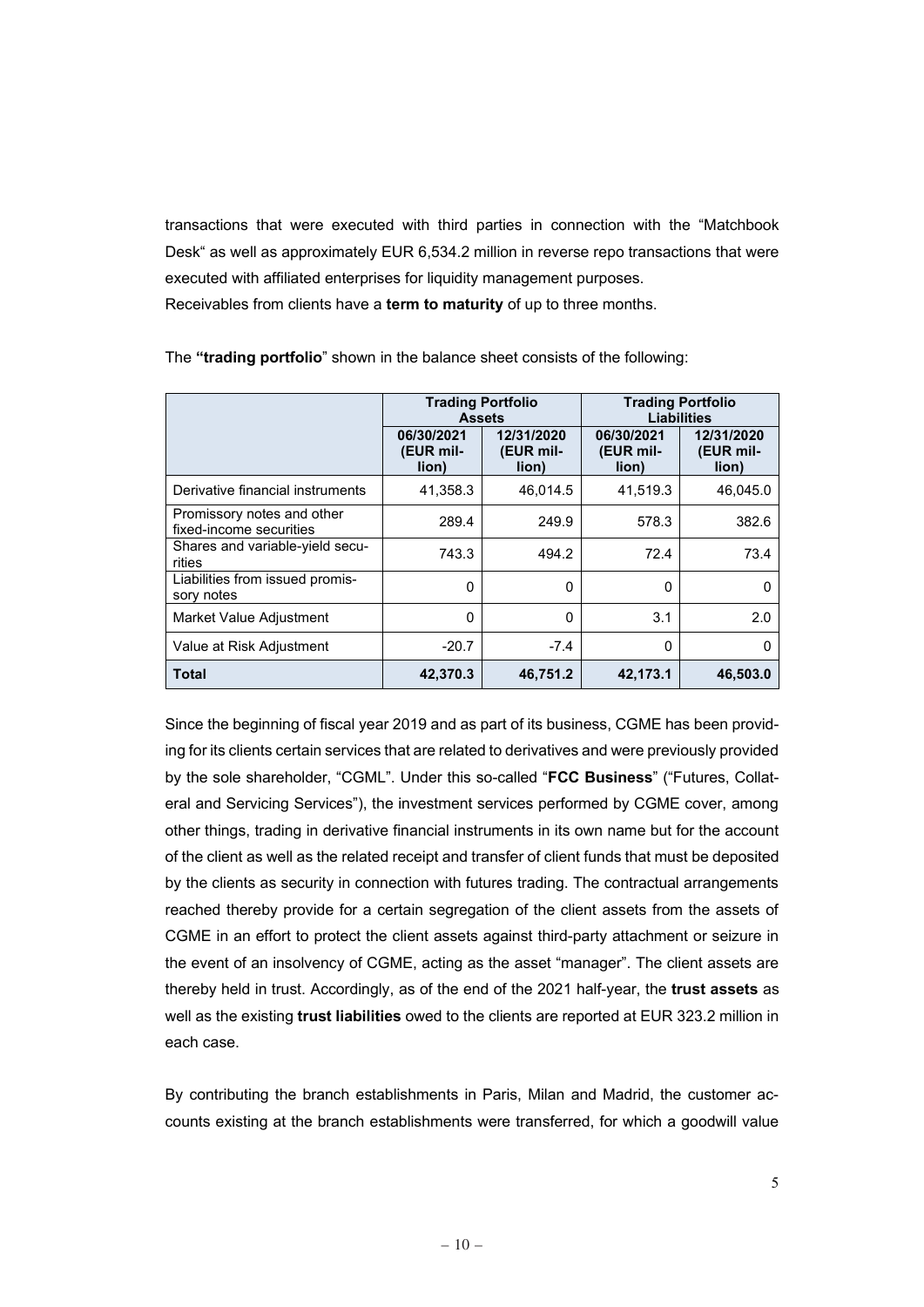originally totaling EUR 91 million was ascribed to, and then amortized as, **goodwill** on a scheduled basis over a period of 10 years.

**Provisions for pension and similar obligations** were valued on the basis of the projected unit credit method. Key principles underlying the valuation are the accrual-based allocation of pension benefits during the service relationship (employment tenure), for which pension commitments have been made, and the actuarial assumptions that are used to calculate the present cash value of such future benefits. The value of the obligation as of the balance sheet date is the actuarial present cash value of all those benefits which, based on the pension formula under the plan, are attributable to the period of service completed up to that point in time.

In order to calculate the present cash value, a discount rate of 2.09% (per 12/31/2020: 2.30%) based on a 15-year term was used. Pursuant to § 253 (2) sentence 1 HGB, the average market rate of the previous ten fiscal years was used in this fiscal year. With respect to the resulting difference, we refer to our comments on page 8 of these condensed notes regarding the total sum of the amounts barred from payout distribution. Future salary and wage increases were estimated at 2.5% (no change), and at the same time, a 1.5% adjustment of the current annuities was assumed. The biometric data was taken from the 2018 G mortality tables of Professor Dr. Klaus Heubeck.

The contractual security arrangement related to the **company pension obligations** is being handled on the basis of a contractual trust arrangement (CTA) with the trustee, Towers Watson Treuhand e.V.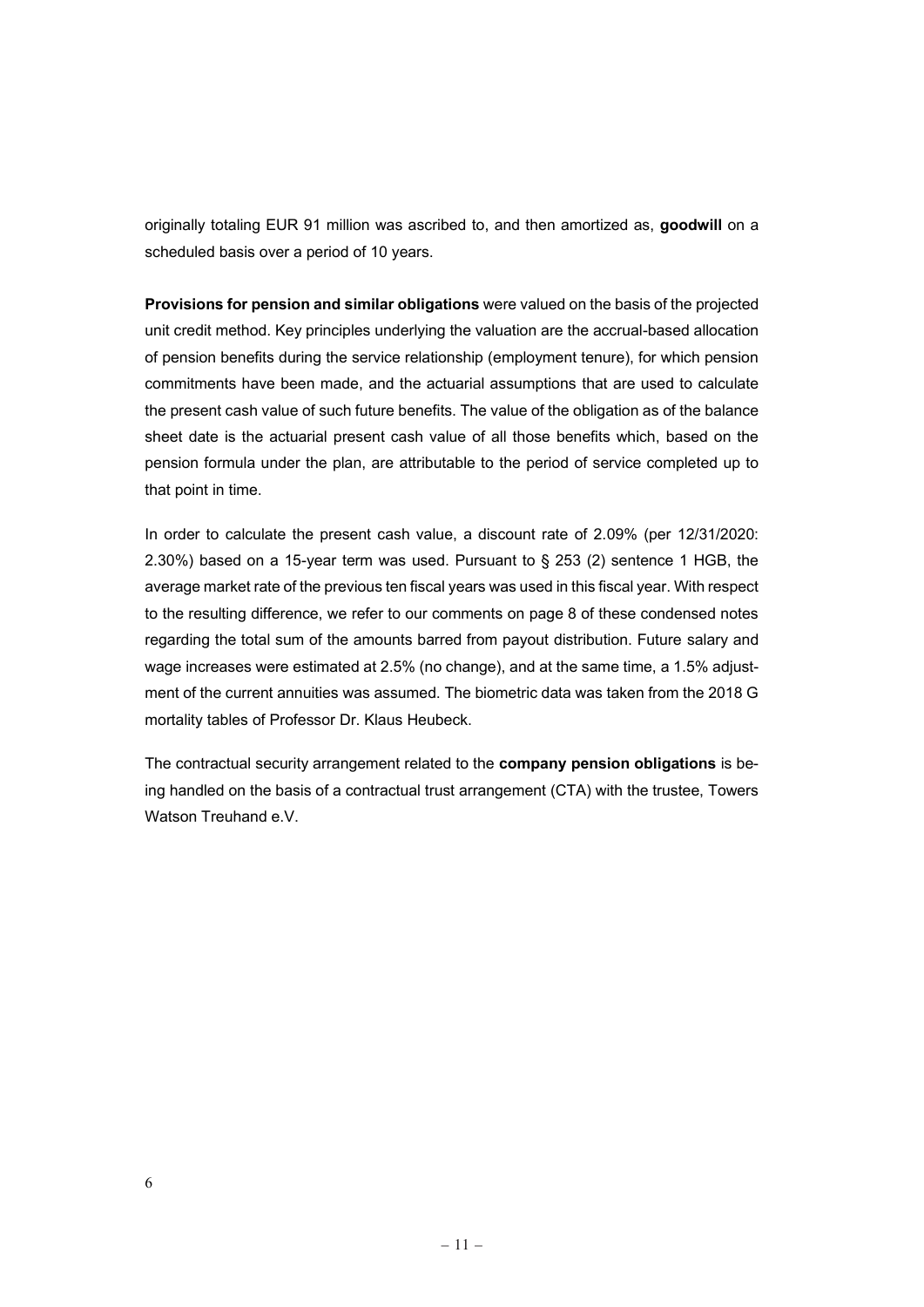Factoring in the existing pension plan set-offs (netting the assets and liabilities) carried out at fair value pursuant to § 246 (2) sentence 2 HGB, the provisions for pensions and similar obligations consist of the following:

|                                                                     | 06/30/2021 |            |          | 12/31/2020 |  |
|---------------------------------------------------------------------|------------|------------|----------|------------|--|
|                                                                     | <b>EUR</b> | <b>EUR</b> |          | <b>EUR</b> |  |
|                                                                     | million    | million    | million  | million    |  |
| ı.<br><b>General Pension Obligations</b>                            |            |            |          |            |  |
| Settlement amount                                                   | 217.7      |            | 211.7    |            |  |
| less                                                                |            |            |          |            |  |
| Plan assets Rose*)                                                  | $-199.1$   | 18.6       | $-198.0$ | 13.7       |  |
| II. Pension Obligations PAS**)                                      |            |            |          |            |  |
| Settlement amount                                                   | 10.1       |            | 9.1      |            |  |
| less                                                                |            |            |          |            |  |
| Plan assets                                                         | $-10.1$    | -          | $-9.1$   |            |  |
| <b>III. Pension Obligations</b>                                     |            |            |          |            |  |
| Deferred Compensation***)                                           |            |            |          |            |  |
| Settlement amount                                                   | 3.5        |            | 8.1      |            |  |
| less                                                                |            |            |          |            |  |
| Plan assets                                                         | $-3.5$     | Ξ.         | $-8.1$   |            |  |
| IV. Pension Obligations PRS ****)                                   |            |            |          |            |  |
| Settlement amount                                                   | 58.1       |            | 56.4     |            |  |
| less                                                                |            |            |          |            |  |
| Plan assets                                                         | $-47.4$    | 10.7       | $-49.1$  | 7.3        |  |
| Excess of plan assets over post-employ-<br>ment benefit liabilities |            |            |          |            |  |
| Accruals for pensions and similar obli-<br>gations                  |            | 29.3       |          | 21.0       |  |

\*) Acquisition costs EUR 104.8 million<br>\*\*) Acquisition costs EUR 1.4 million<br>\*\*\*) Acquisition costs EUR 2.4 million<br>\*\*\*\*) Acquisition costs EUR 38.3 million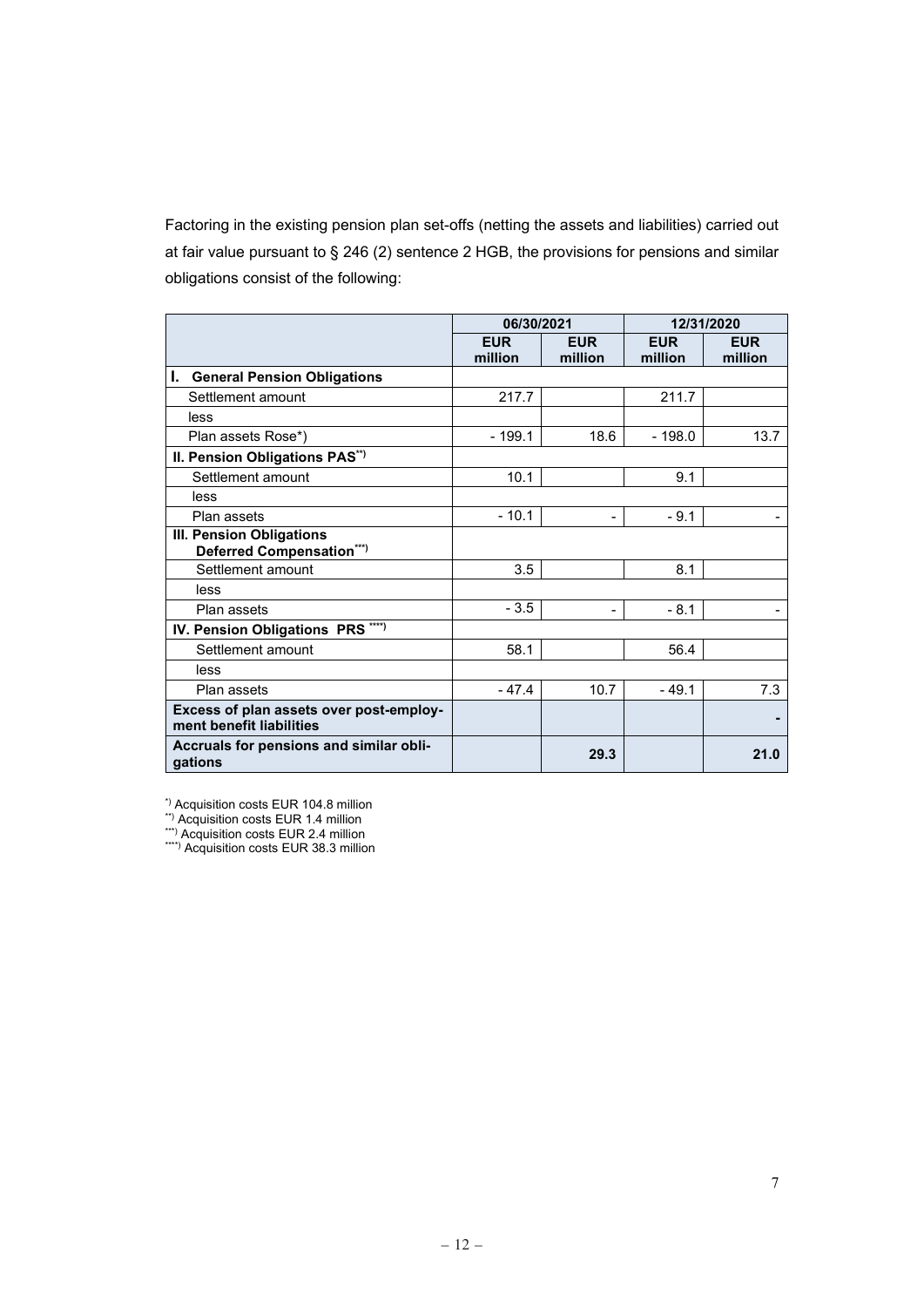The following amounts were recognized in the half-year results for the period of January 1 through June 30, 2021 in comparison to the prior year:

| (Figures in EUR millions)                                                       | 01/01/2021 - 06/30/2021 |         | 01/01/2020 - 06/30/2020 |         |
|---------------------------------------------------------------------------------|-------------------------|---------|-------------------------|---------|
| I. General Pension Obligations                                                  |                         |         |                         |         |
| - Expense (-) / Income based on interest<br>accrued on pension obligations      | $-8.7$                  |         | $-8.6$                  |         |
| - Change in the fair value of the plant as-<br>sets                             | 1.1                     |         | $-5.6$                  |         |
| - Expense for standard allocation                                               | $-3.5$                  | $-11.1$ | $-2.2$                  | $-16.3$ |
| II. Pension Obligations under PAS                                               |                         |         |                         |         |
| - Expense (-) / Income based on interest<br>accrued on the pension obligations  | 1.1                     |         | 1.4                     |         |
| - Change in the fair value of the plant as-<br>sets                             | $-1.1$                  |         | $-1.4$                  |         |
| III. Pension Obligations<br><b>Deferred Compensation</b>                        |                         |         |                         |         |
| - Expense (-) / Income based on interest<br>accrued on the pension obligations  | 0.0                     |         | 0.1                     |         |
| - Change in the fair value of the plant as-<br>sets                             | $-0.0$                  |         | $-0.1$                  |         |
| IV. Pension Obligations PRS                                                     |                         |         |                         |         |
| - Expense (-) / Income based on interest<br>accrued on the pension obligations. | $-1.6$                  |         | $-1.1$                  |         |
| - Change in the fair value of the plant as-<br>sets                             | $-1.7$                  |         | 0.9                     |         |
| - Expense (-) / Income from standard allo-<br>cation                            | $-0.2$                  | $-3.5$  | $-0.7$                  | $-0.8$  |
| Total                                                                           |                         | $-14.6$ |                         | - 17.1  |

The total sum of the amounts, **which are barred from payout distribution,** consists of the following:

| Amount barred from payout distribution pursuant to                                                                                                                                            | 06/30/2021<br>(EUR millions) | 12/31/2020<br>(EUR millions) |
|-----------------------------------------------------------------------------------------------------------------------------------------------------------------------------------------------|------------------------------|------------------------------|
| $\S 268(8)$ HGB<br>(fair value from plan assets)                                                                                                                                              | 113.2                        | 112.8                        |
| $\S$ 253 (6) sentence 1 HGB<br>(difference from the valuation of the pension obligations with<br>an average market interest rate over the past 10 fiscal years or<br>the past 7 fiscal years) | 22.7                         | 23.8                         |
| <b>Total</b>                                                                                                                                                                                  | 135.9                        | 136.6                        |

*1: Development of the amounts barred from distribution*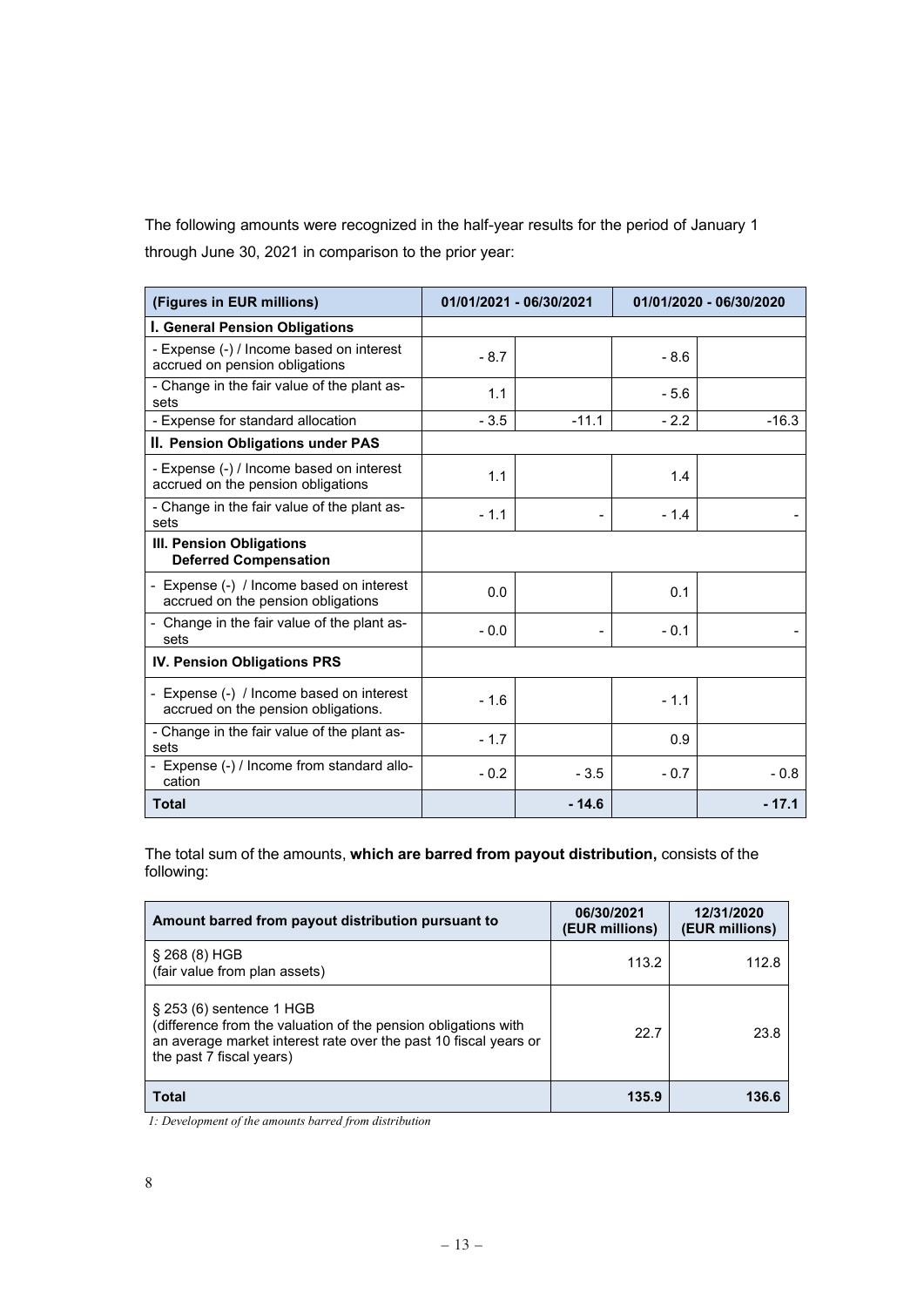As of the respective financial statement dates, the freely available provisions (reserves) exceed the total sum of the amounts that are barred from payout distribution.

As of June 30, 2021, the **amounts barred from distribution**, which are included under the balance sheet item "fund for general bank risks" pursuant to § 340e (4) HGB, equaled EUR 26.9 million (12/31/2020: EUR 26.1 million).

Compared to the previous balance sheet date, the **equity capital on the balance sheet** increased by EUR 1,418.4 million to EUR 3,240.0 million as of June 30, 2021. This increase can be attributed mostly to the additional payments that the sole shareholder, CGML, made into equity capital in the amount of approx. EUR 1,418.0 million as well as the profits (surplus) earned in the first half of the year in the amount of EUR 0.4 million.

#### **b. Items on the income statement**

To explain the key changes in the items on the income statement for the first half of 2021, the values shown in the half-year financial statements of the previous fiscal year were used for comparison purposes.

The negative **interest income** improved from EUR - 20.4 million in the first half of 2020 to EUR - 17.2 million in the first half of 2021. This development can be attributed mainly to the increase in interest income and interest expenses in connection with the significantly elevated volume of broker/dealer business and to the significant increase of liquid asset holdings in the "Matchbook Activities" segment.

The **net commission income** improved over the same period of the prior year by EUR 59.4 million to EUR 158.1 million. The improvement can be traced mainly to the "BCMA" Division which yielded higher commission income from the "DCM & ECM business".

The **net income from financial trading operations** in the first half of 2021 improved in comparison to the same period of the previous year by EUR 16.2 million, from EUR 12.4 million to EUR 28.6 million, mostly because of an increased trading volume in high-margin product categories.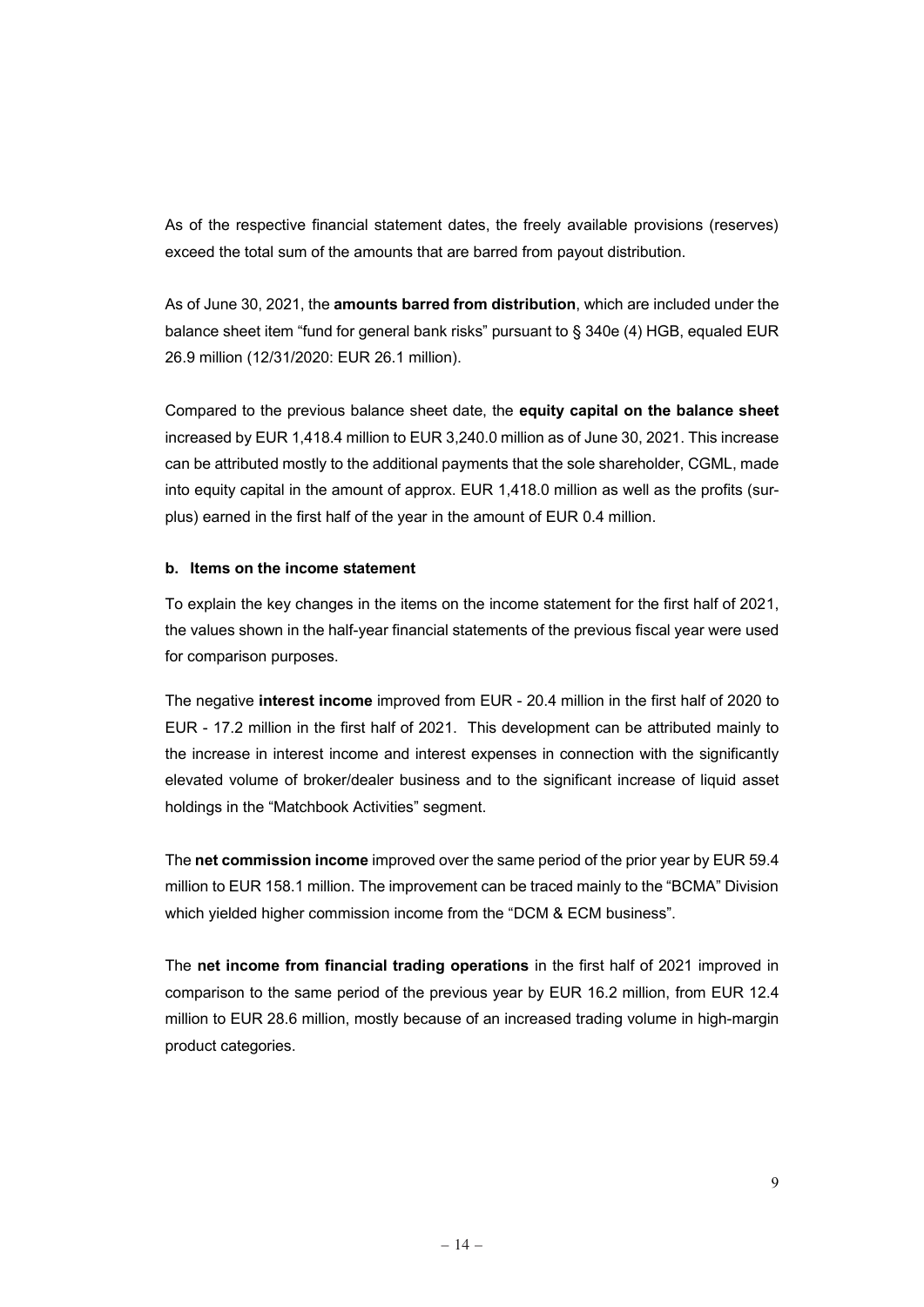Compared to the same period of the previous year, the **general administrative expenses**  have climbed by EUR 50.6 million to a total of EUR 198.6 million. This growth is attributable primarily to the rise in other administrative expenses that was triggered mostly by consulting and service costs.

Overall, a **profit** (**surplus**) of EUR 0.4 million was generated in the first half of 2021 (01/01/2020 – 06/30//2020: loss (shortfall) totaling EUR 51.3 million).

# **5. Miscellaneous Information**

## **Supplementary Report**

There have been no events of significant importance that arose after the end of the fiscal year and have not yet been included in this interim report.

# **Number of staff members**

|                             | 06/30/2021 | 12/31/2020 |
|-----------------------------|------------|------------|
| Average number of employees | 515        | 443        |

## **Branch establishments**

As of the time of this report and compared with the same period of the previous year, CGME continues to maintain without change branch establishments in London, Paris, Milan, and Madrid.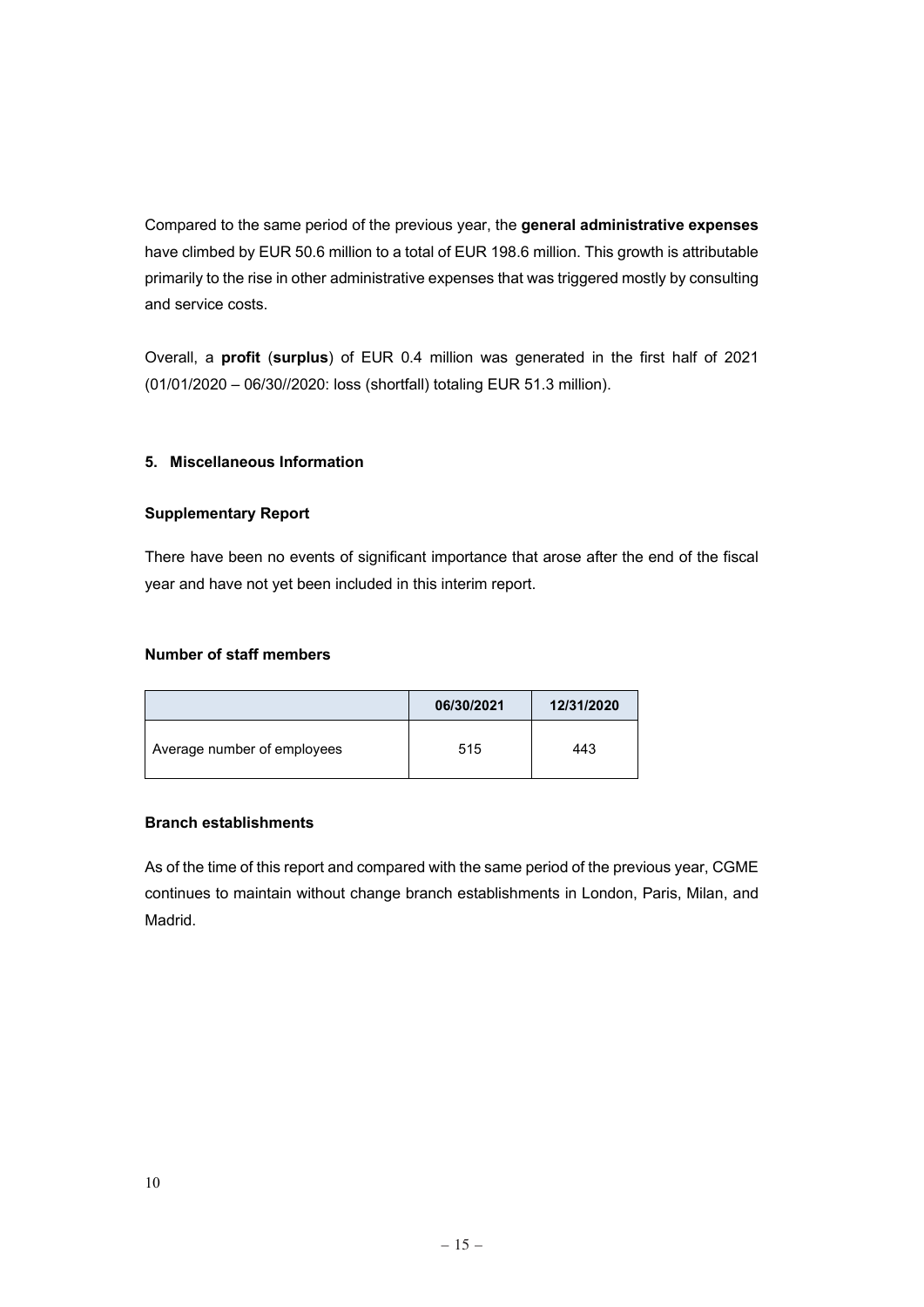#### **Executive Board and Supervisory Board**

The CGME **Executive Board** consists of the following members:

- Ms. Kristine Braden, Frankfurt am Main, CEO, Bank Director, Chairwoman,
- Mr. Stefan Hafke, Kelkheim, Corporate / Commercial Banking and CCO, Bank Director,
- Mr. Andreas Hamm, Dreieich, COO, Bank Director,
- Dr. Jasmin Kölbl-Vogt, Frankfurt am Main, Legal, Bank Director,
- Mr. Oliver Russmann, Bad Vilbel, CFO, Bank Director,
- Ms. Amela Sapcanin, Frankfurt am Main, CRO, Bank Director.

The **Supervisory Board** consists of the following members:

- Ms. Barbara Frohn, London, Bank Director, Citigroup Global Markets Limited, London, Chairwoman,
- Mr. Stefan Wintels, Frankfurt am Main, Bank Director, Deputy Chairman, (through July 16, 2021),
- Mr. Leo Arduini, London, Bank Director, Citigroup Global Markets Limited, London,
- Mr. James Bardrick, Coggeshall Hamlet, Bank Director, CEO, Citigroup Global Markets Limited, London,
- Mr. Tim Färber, Kelsterbach, Bank Employee, Employee Representative,
- Mr. Dirk Georg Heß, Friedrichsdorf, Bank Employee, Employee Representative.

In addition to her work on the Executive Board, Ms. Kristine Braden also sits on the following supervisory board pursuant to § 340a (4) no. 1 HGB:

• Member of the supervisory board of Bank Handlowy w Warszawie S.A., Warsaw, Poland